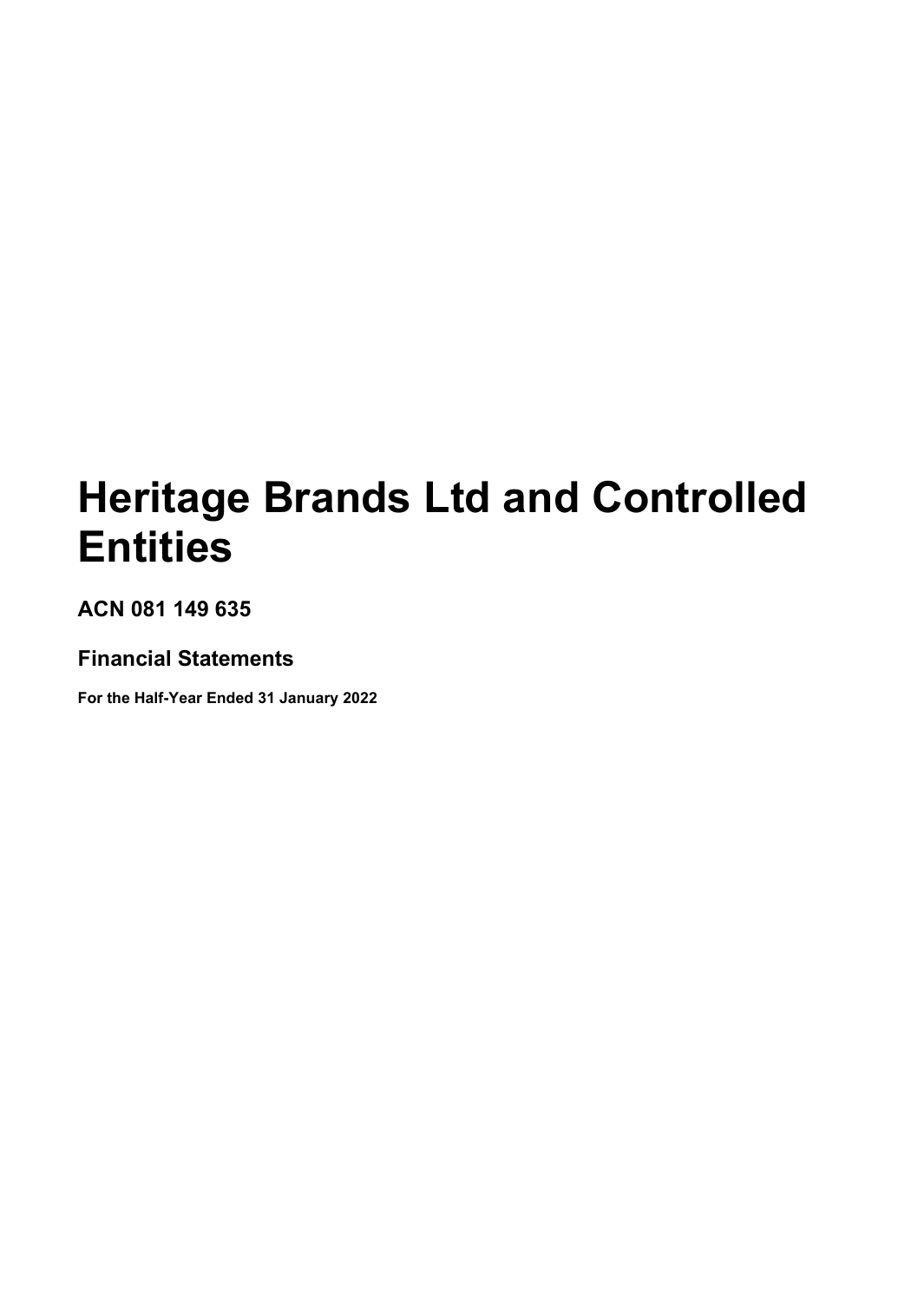# **Contents**

# **For the Half-Year Ended 31 January 2022**

| <b>Financial Statements</b>                                                        |    |
|------------------------------------------------------------------------------------|----|
| Chairman's Report                                                                  |    |
| Directors' Report                                                                  |    |
| Auditor's Independence Declaration under Section 307C of the Corporations Act 2001 | 6  |
| Statement of Profit or Loss and Other Comprehensive Income                         |    |
| <b>Statement of Financial Position</b>                                             | 8  |
| Statement of Changes in Equity                                                     | 9  |
| <b>Statement of Cash Flows</b>                                                     | 10 |
| Notes to the Financial Statements                                                  | 11 |
| Directors' Declaration                                                             | 20 |
| Independent Auditor's Review Report                                                | 21 |
|                                                                                    |    |

### Page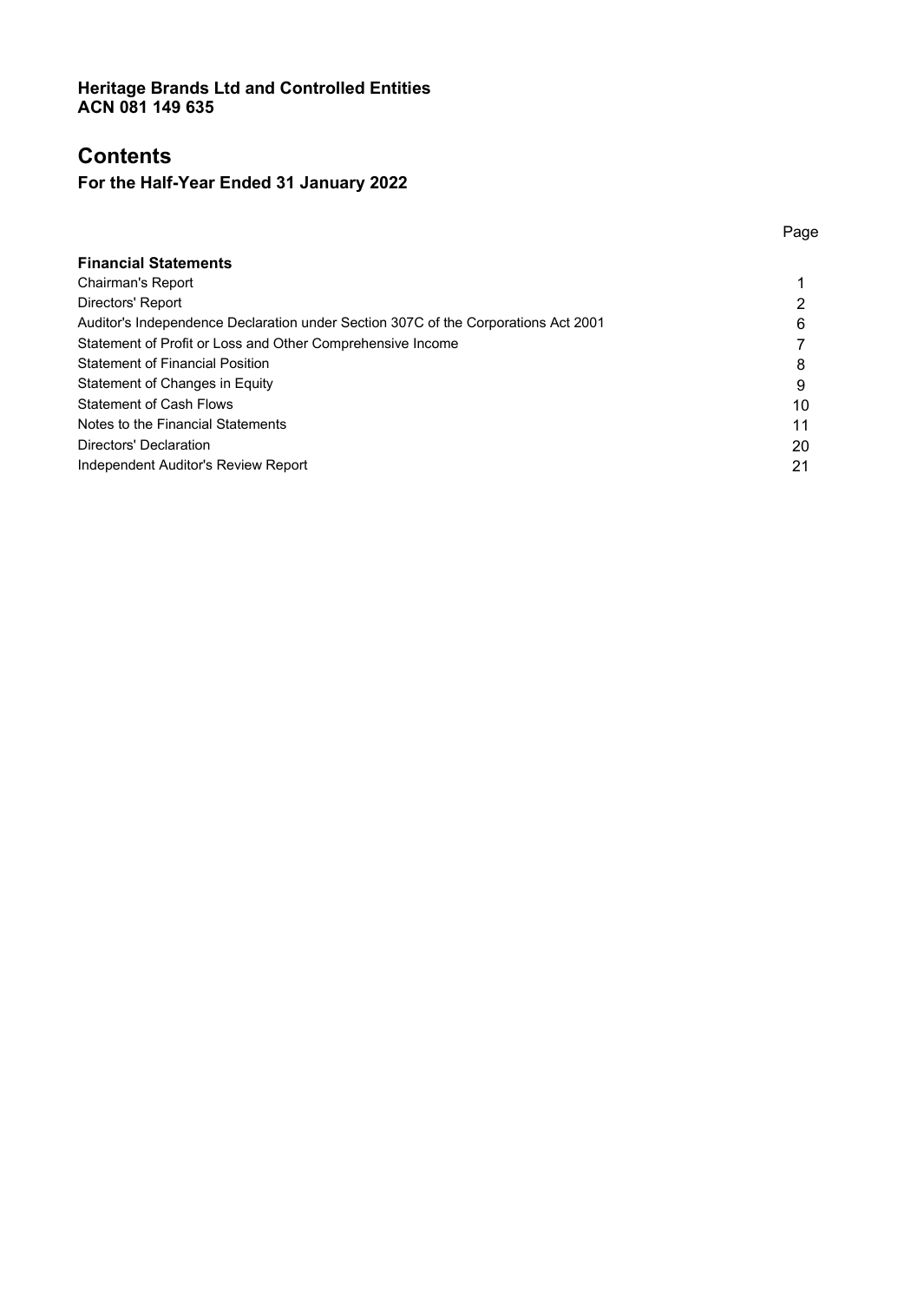# **Chairman's Report**

## **For the Half-Year Ended 31 January 2022**

29th March 2022

Dear Shareholders

Heritage Brands Limited ('Heritage' or the 'Company') achieved a solid result in a difficult operating environment which was severely impacted by the Covid-19 restrictions in Australia's two largest states.

Heritage's results for the half year reflects the success of focusing the business on growing its market leading brands in skincare, suncare and pure essential oils whilst minimising costs and trading exposure on the beauty brands which were heavily affected by the lockdowns in NSW and Victoria.

Heritage was able to deliver strong profit growth in a difficult retail market by:

- Restructuring the overheads of the total business;
- Maintaining trading terms with key retailers to ensure a variable investment model plus withdrawing from any loss-making promotional activity;
- Fast tracking consumer acquisition online with improved conversion rates; and
- Realigning investment and improving margins within the colour cosmetics portfolio to ensure the brands are trading profitably.

As the impact of Covid -19 and its effect on the retail market begin to ease, Heritage continues to monitor all aspects of the Company heading into the second half with a focus on achieving profitable growth. Our key focus will remain on our online / e-commerce sales via our retail partner's online stores, e-commerce dedicated marketplaces and to our own web sites to counter act any continued downturn in bricks and mortar retail.

The Board of Directors and the management team continue to be cautious in the forward outlook but are confident with the current business plan.

M. Krok Chairman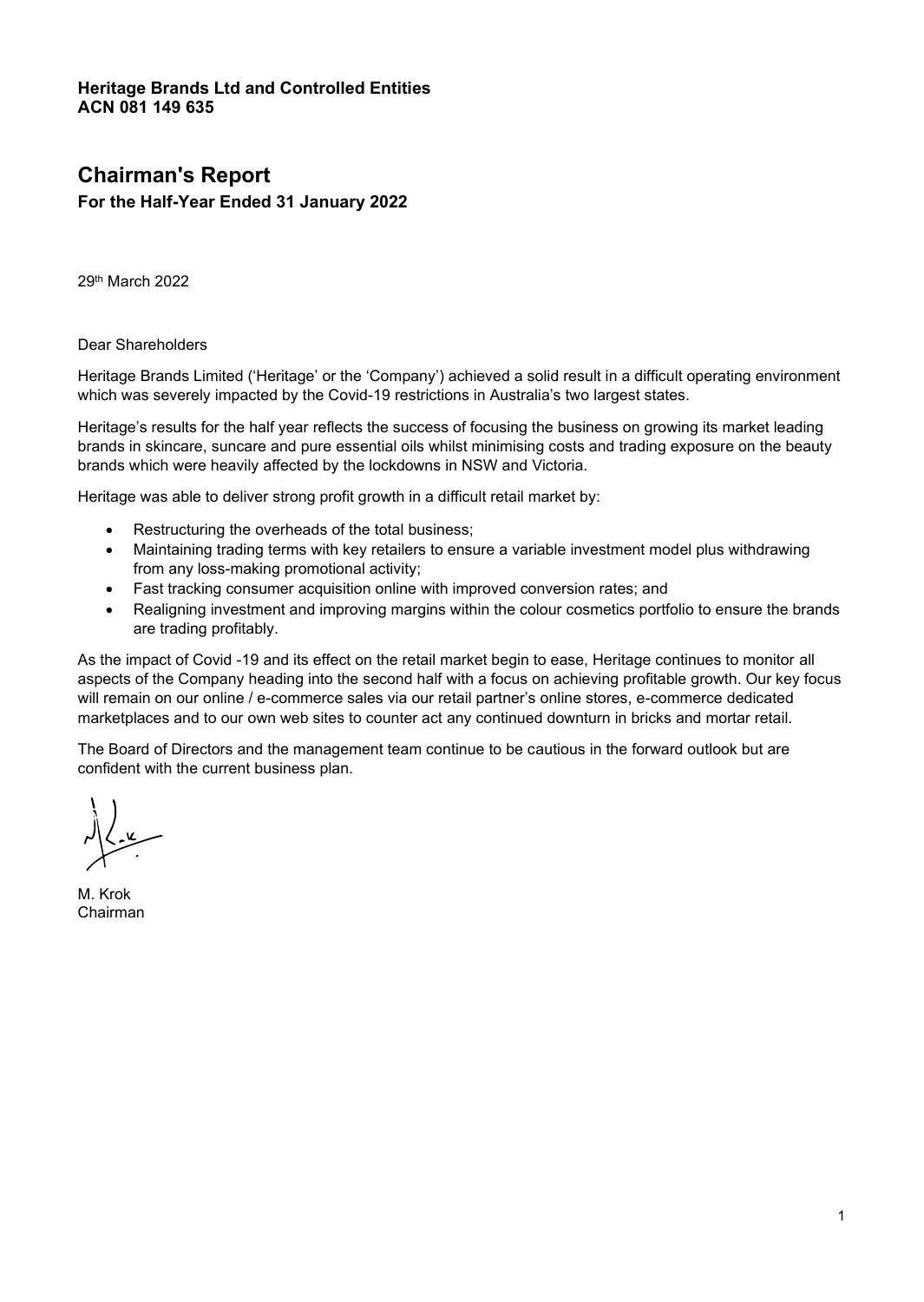# **Directors' Report For the Half-Year Ended 31 January 2022**

The directors submit the financial report of the Group for the half-year ended 31 January 2022.

### **1. General information**

### **Information on directors**

| The names of each person who has been a director during the half-year and to the date of this report are: |
|-----------------------------------------------------------------------------------------------------------|
| Non-Executive Director                                                                                    |
| Non-Executive Director                                                                                    |
| Non-Executive Director                                                                                    |
| Non-Executive Director                                                                                    |
| Non-Executive Director                                                                                    |
| <b>Managing Director</b>                                                                                  |
|                                                                                                           |

### **Company secretary**

The following person held the position of Company secretary at the end of the half-year:

McGIBBON, Christopher (CA (SA)) has been the company secretary since 9 February 2009.

#### **Significant changes in state of affairs**

Other than the COVID-19 pandemic continuing to influence the Group's operations, there were no significant changes to the Group's state of affairs during the half-year.

#### **Principal activities and significant changes in nature of activities**

The principal activities of the Group during the half-year were the selling and distribution of branded cosmetics, toiletries, skincare, self-tanning, nail care products, oils and fragrances.

There were no significant changes in the nature of the Group's principal activities during the half-year.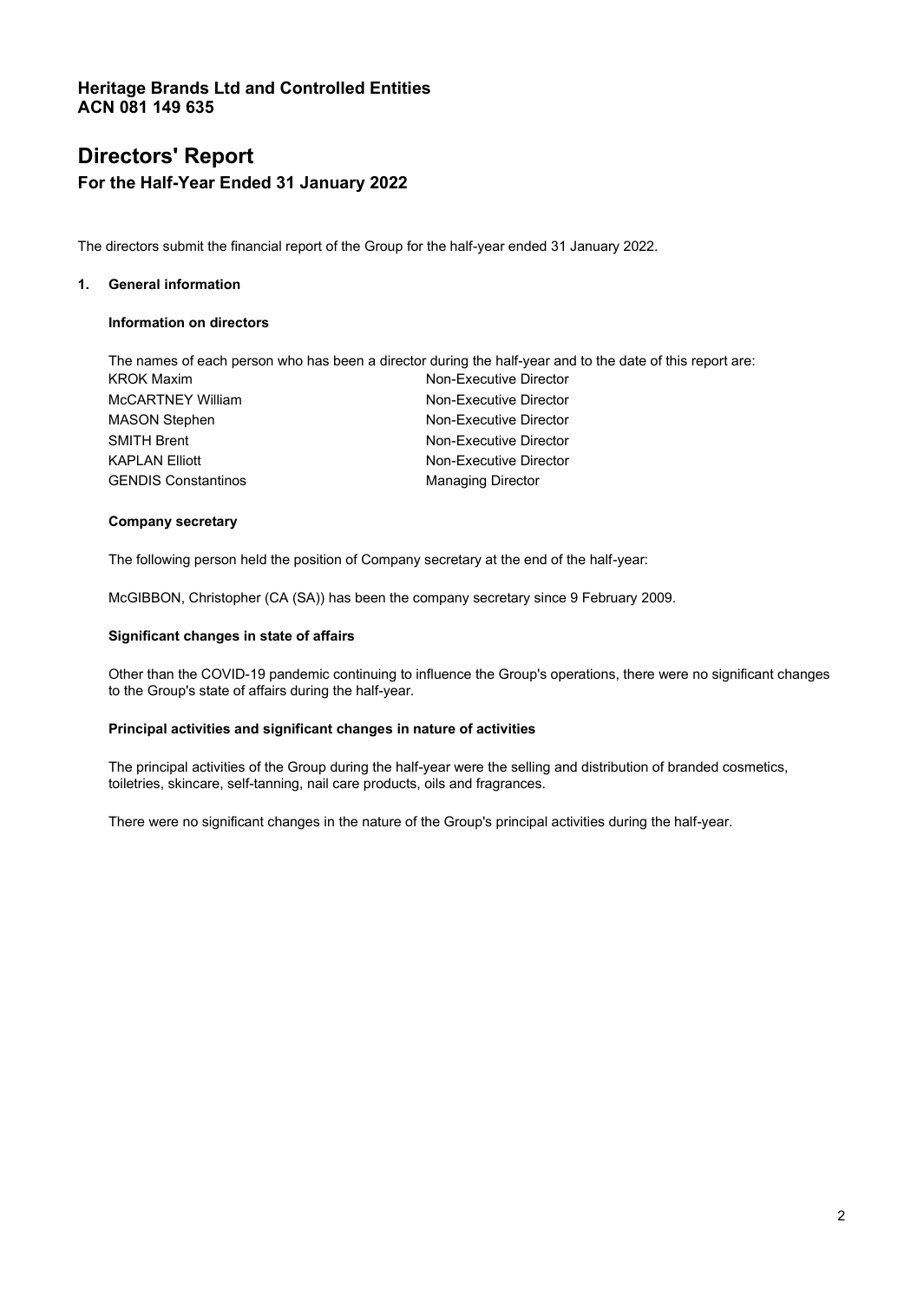# **Directors' Report**

### **For the Half-Year Ended 31 January 2022**

### **2. Operating results and review of operations for the year**

### **Operating results**

The Group recorded a profit after taxation of \$305,908 (2021: \$757,582). The operating results are detailed below:

|                                 | 31 January<br>2022<br>\$ | 31 January<br>2021<br>\$ |
|---------------------------------|--------------------------|--------------------------|
| Net Revenue after Trading Terms | 23,644,785               | 26,277,430               |
| Earnings after Taxation         | 305,908                  | 757,582                  |
| Taxation                        | 81,751                   | 323,024                  |
| Earnings before taxation        | 387,659                  | 1,080,606                |
| Interest on bank loans          | 196,768                  | 211,946                  |
| Interest on Shareholder Loans   | 181,480                  | 181,480                  |
| Depreciation                    | 301,793                  | 559,461                  |
| <b>EBITDA</b>                   | 1,067,700                | 2,033,493                |

#### **Review of operations**

Net revenue decreased compared to the same period as last year primarily due to extended COVID-19 lockdowns in Australia's two largest states and no government support received in 2022. To adjust to the new sales environment, Heritage Brands successfully executed a significant overhead restructure in August 2021 and focussed on profitable sales in key categories. As a result of these actions, the Group is in a solid financial position and is well placed to capitalise on growth opportunities in the market.

### **3. Financial review**

### **Financial position**

The net assets of the Group have increased by \$305,908 from 31 July 2021 to \$22,506,606 at 31 January 2022 due to Earnings after taxation.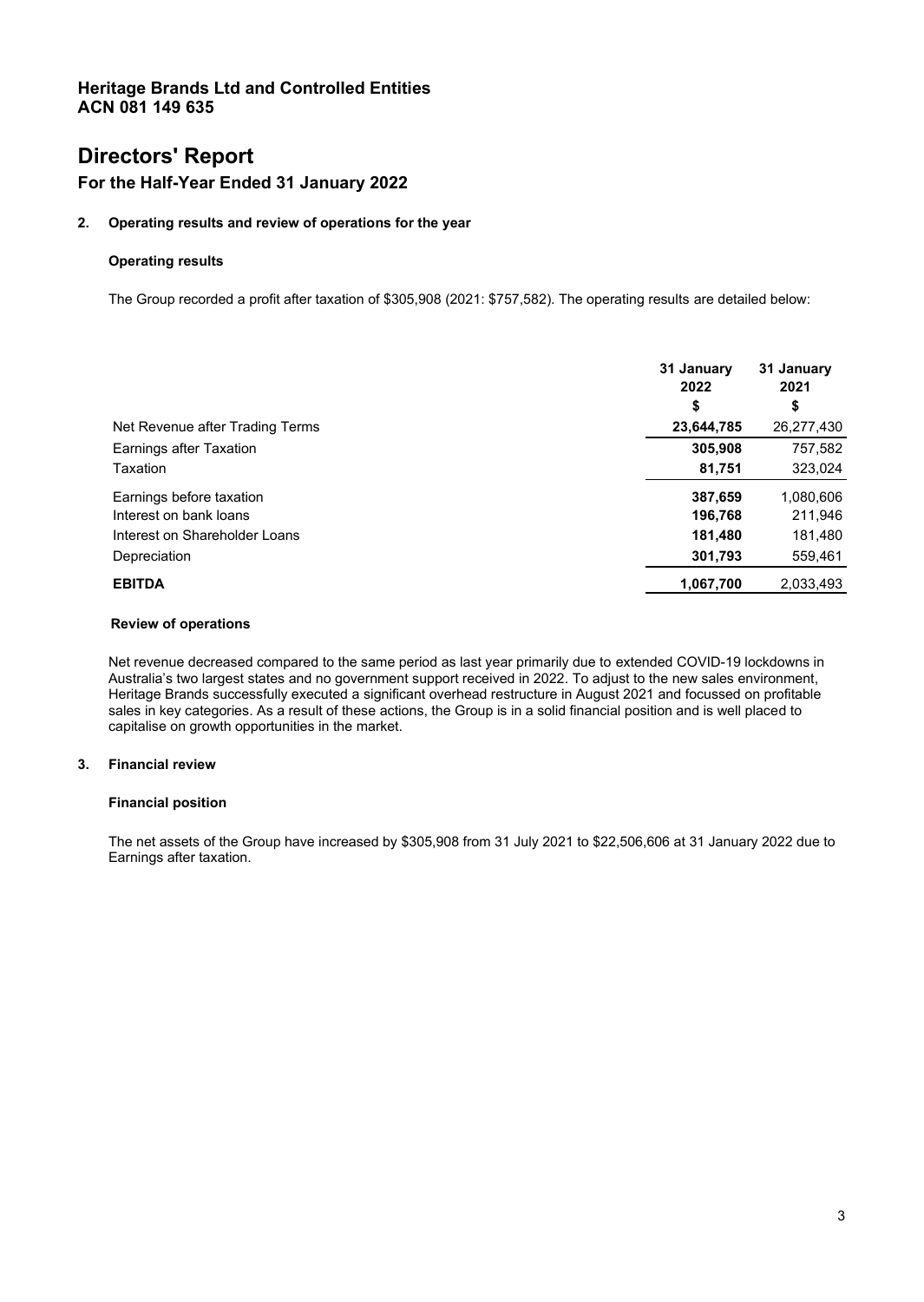# **Directors' Report For the Half-Year Ended 31 January 2022**

#### **4. Other items**

#### **Matters or circumstances arising after the end of the year**

No matters or circumstances have arisen since the end of the half-year which significantly affected or could significantly affect the operations of the Group, the results of those operations or the state of affairs of the Group in future financial years.

#### **Future developments and results**

The Group's strategy is to grow the business organically and by acquisition as and when opportunities arise. Integral to this strategy is to focus on retail partners and pursue ongoing opportunities within the current brands owned and licensed by the Group. The current brands owned or licenced include Australis, Mode, Innoxa, Le Tan, Helios, In Essence, Oil Garden, Cottage Oil, Skin Republic, Cedel and 2XP.

#### **Environmental matters**

The Group's operations are not regulated by any significant environmental regulations under a law of the Commonwealth or of a state or territory.

#### **Dividends paid or recommended**

No dividends were paid or declared since the start of the half-year (2021: \$0). No recommendation for payment of dividends has been made.

### **Options**

#### **Unissued shares under option**

No options over issued shares or interests in the Company or a controlled entity were granted during or since the end of the half-year and there were no options outstanding at the date of this report.

#### **Indemnification and insurance of officers and auditors**

The Company has paid premiums to insure each of the directors against liabilities for costs and expenses incurred by them in defending legal proceedings arising out of their conduct while acting in the capacity of director or company secretary of the Company, other than conduct involving a wilful breach of duty in relation to the Company.

The directors have not included details of the nature of the liabilities covered or the amount of the premium paid in respect of the directors' and officers' liability and legal expenses insurance contracts as such disclosure is prohibited under the terms of the contract.

No indemnities have been issued or insurance premium paid in respect of auditors of the Company.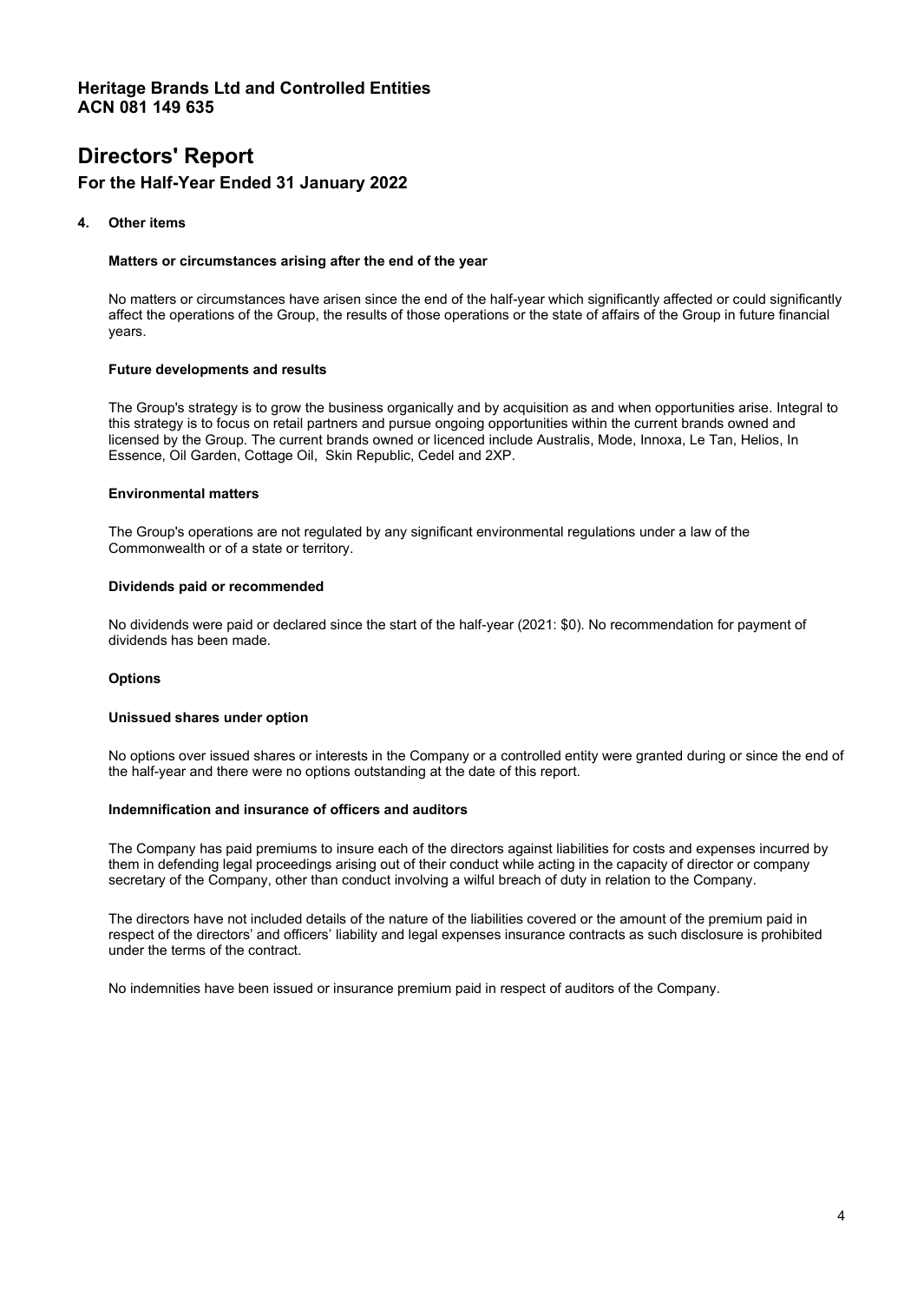# **Directors' Report**

# **For the Half-Year Ended 31 January 2022**

### **Auditor's independence declaration**

The auditor's independence declaration in accordance with section 307C of the *Corporations Act 2001* for the half-year ended 31 January 2022 has been received and can be found on page 6 of the financial report.

This report is signed in accordance with a resolution of the Board of Directors.

 $D$ 

Dated: 29<sup>th</sup> March 2022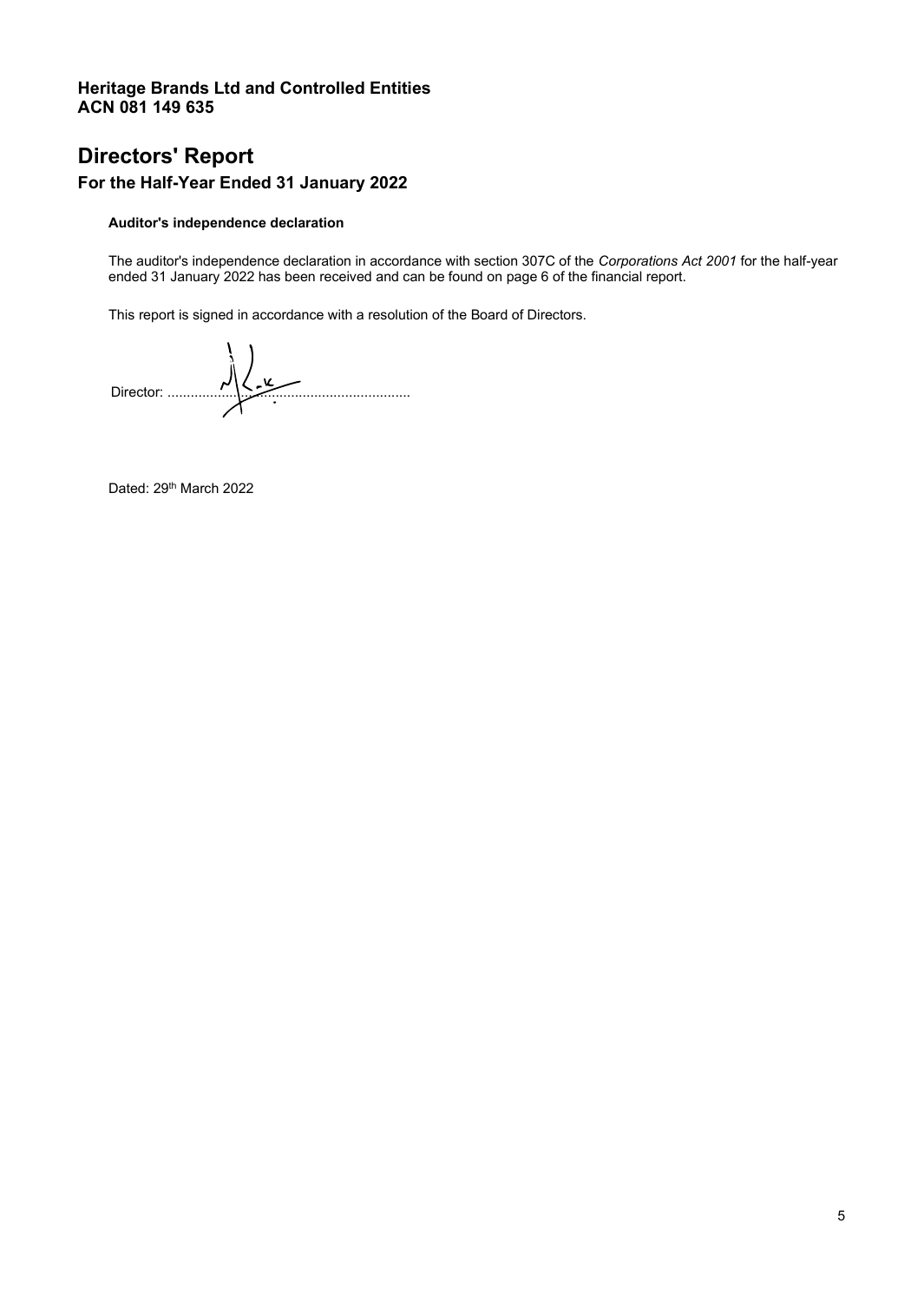

# **AUDITOR'S INDEPENDENCE DECLARATION UNDER SECTION 307C OF THE** *CORPORATIONS ACT 2001*

To the directors of Heritage Brands Ltd and its Controlled Entities.

As lead auditor for the review of Heritage Brands Ltd and its Controlled Entities for the half-year ended 31 January 2022, I declare that, to the best of my knowledge and belief, there have been:

- no contraventions of the auditor independence requirements of the *Corporations Act 2001* in relation to the review; and
- no contraventions of any applicable code of professional conduct in relation to the review.

This declaration is in relation to Heritage Brands Ltd and the entities it controlled during the half-year.

**Rothsay Chartered Accountants**

**Daniel Dalla** Partner

¢

Sydney, 29 March 2022

A Level 1, 6-10 O'Connell Street Sydney, NSW 2000 GPO Box 542, Sydney NSW 2001

E info@rothsay.com.au W www.rothsay.com.au



 $\epsilon$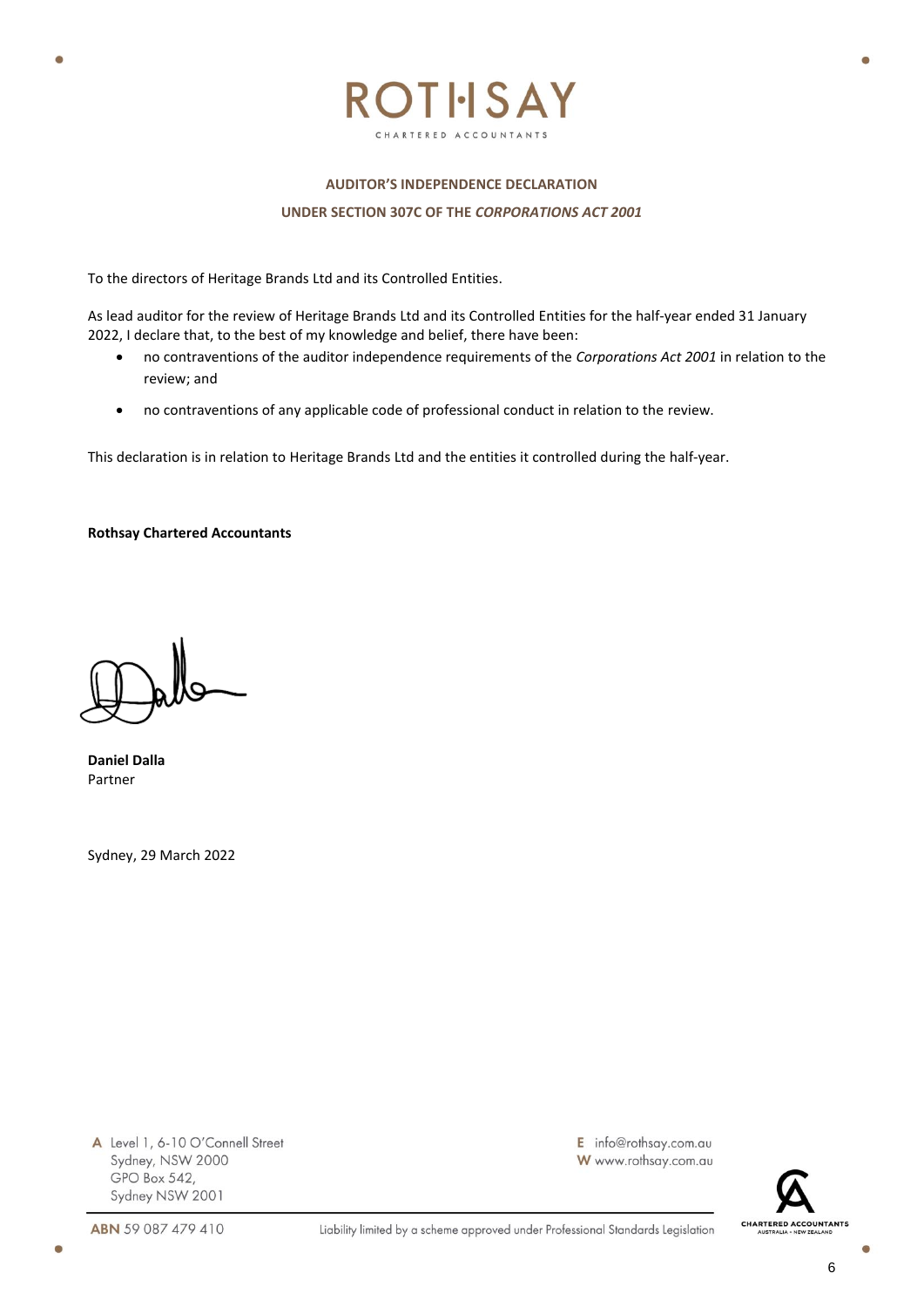# **Statement of Profit or Loss and Other Comprehensive Income**

**For the Half-Year Ended 31 January 2022** 

|                                               |             | 31 January<br>2022 | 31 January<br>2021 |
|-----------------------------------------------|-------------|--------------------|--------------------|
|                                               | <b>Note</b> | \$                 | \$                 |
| Revenue                                       | 2           | 23,716,148         | 26,301,266         |
| Other income                                  | 2           |                    | 50,001             |
| Cost of goods sold                            |             | (13,656,658)       | (15,692,353)       |
| Advertising and promotion                     |             | (2,019,353)        | (1,712,187)        |
| Depreciation and amortisation expense         |             | (301, 793)         | (559, 461)         |
| Employee benefits expense                     |             | (3,906,767)        | (3,986,942)        |
| Finance costs                                 | 3           | (378, 248)         | (393, 426)         |
| Other expenses                                | 3           | (2,860,670)        | (2,721,292)        |
| Occupancy expenses                            |             | (205,000)          | (205,000)          |
| Profit before income tax                      |             | 387,659            | 1,080,606          |
| Income tax expense                            | 4           | (81,751)           | (323, 024)         |
| Profit for the half-year                      |             | 305,908            | 757,582            |
| Other comprehensive income, net of income tax |             |                    |                    |
| Total comprehensive income for the year       |             | 305,908            | 757,582            |
| <b>Earnings per share</b>                     |             |                    |                    |
| Basic earnings per share (cents)              |             | 0.02               | 0.04               |
| Diluted earnings per share (cents)            |             | 0.02               | 0.04               |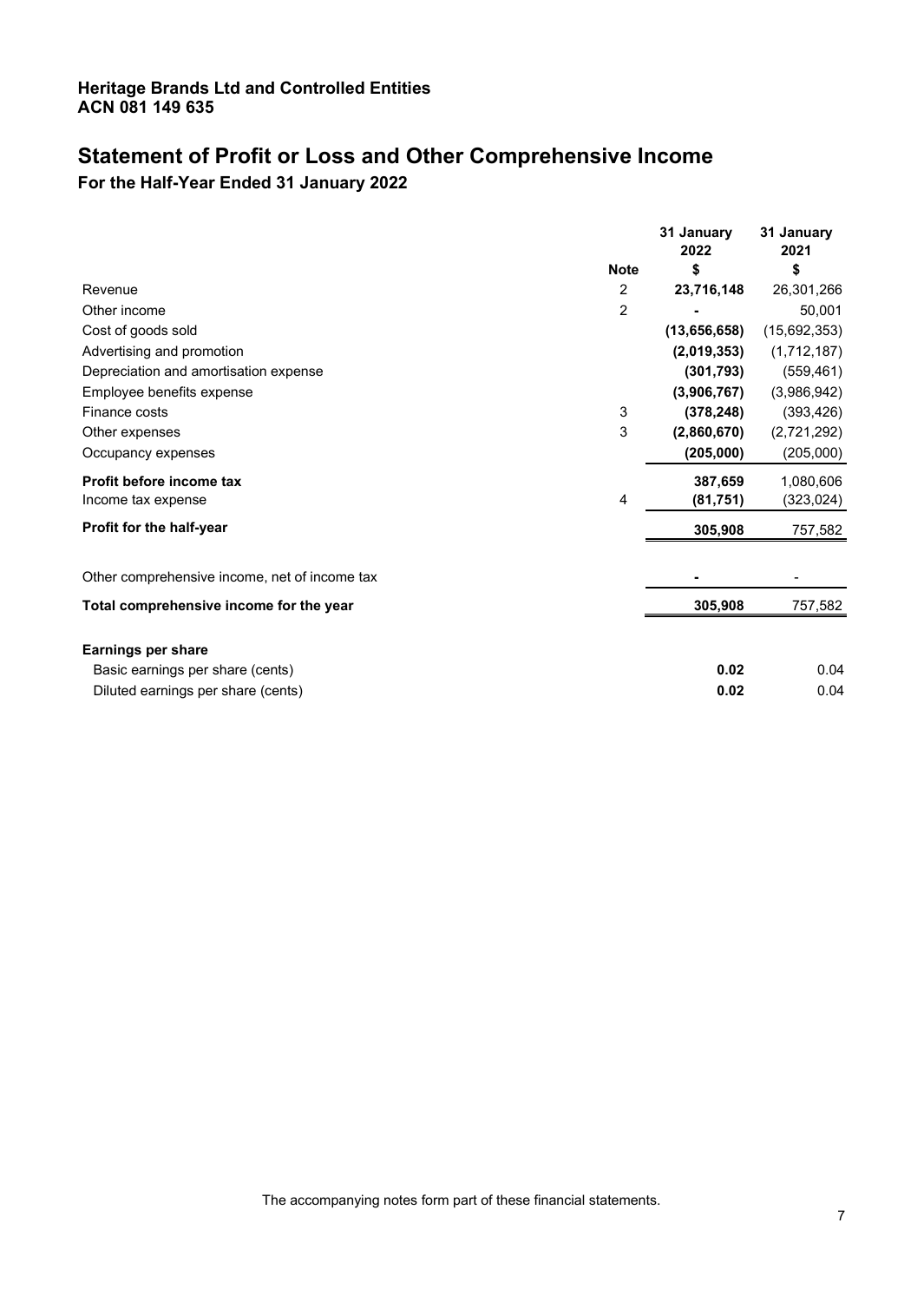# **Statement of Financial Position**

**As At 31 January 2022**

|                                                  | <b>Note</b> | 31 January<br>2022<br>\$ | 31 July<br>2021<br>\$ |
|--------------------------------------------------|-------------|--------------------------|-----------------------|
| <b>ASSETS</b>                                    |             |                          |                       |
| <b>CURRENT ASSETS</b>                            |             |                          |                       |
| Cash and cash equivalents                        | 6           | 405,215                  | 348,106               |
| Trade and other receivables                      | 7           | 6,855,566                | 6,598,813             |
| Inventories                                      | 8           | 9,242,375                | 11,091,554            |
| TOTAL CURRENT ASSETS                             |             | 16,503,156               | 18,038,473            |
| <b>NON-CURRENT ASSETS</b>                        |             |                          |                       |
| Property, plant and equipment                    | 9           | 572,105                  | 690,210               |
| Right-of-use assets                              | 9           |                          | 122,575               |
| Deferred tax assets                              | 16          | 3,006,353                | 3,088,104             |
| Intangible assets                                | 10          | 19,253,136               | 19,253,136            |
| TOTAL NON-CURRENT ASSETS                         |             | 22,831,594               | 23,154,025            |
| TOTAL ASSETS                                     |             | 39,334,750               | 41,192,498            |
| <b>LIABILITIES</b><br><b>CURRENT LIABILITIES</b> |             |                          |                       |
| Trade and other payables                         | 12          | 3,987,942                | 5,934,547             |
| <b>Borrowings</b>                                | 13          | 11,672,873               | 8,447,531             |
| Lease liabilities                                | 11          | 131,925                  | 386,634               |
| Employee entitlements                            | 14          | 755,640                  | 1,090,733             |
| <b>TOTAL CURRENT LIABILITIES</b>                 |             | 16,548,380               | 15,859,445            |
| NON-CURRENT LIABILITIES                          |             |                          |                       |
| <b>Borrowings</b>                                | 13          |                          | 3,000,000             |
| Employee entitlements                            | 14          | 279,764                  | 132,355               |
| TOTAL NON-CURRENT LIABILITIES                    |             | 279,764                  | 3,132,355             |
| <b>TOTAL LIABILITIES</b>                         |             | 16,828,144               | 18,991,800            |
| <b>NET ASSETS</b>                                |             | 22,506,606               | 22,200,698            |
|                                                  |             |                          |                       |
| <b>EQUITY</b>                                    |             |                          |                       |
| Issued capital                                   | 15          | 25,915,489               | 25,915,489            |
| Retained earnings                                |             | (3,408,883)              | (3,714,791)           |
| <b>TOTAL EQUITY</b>                              |             | 22,506,606               | 22,200,698            |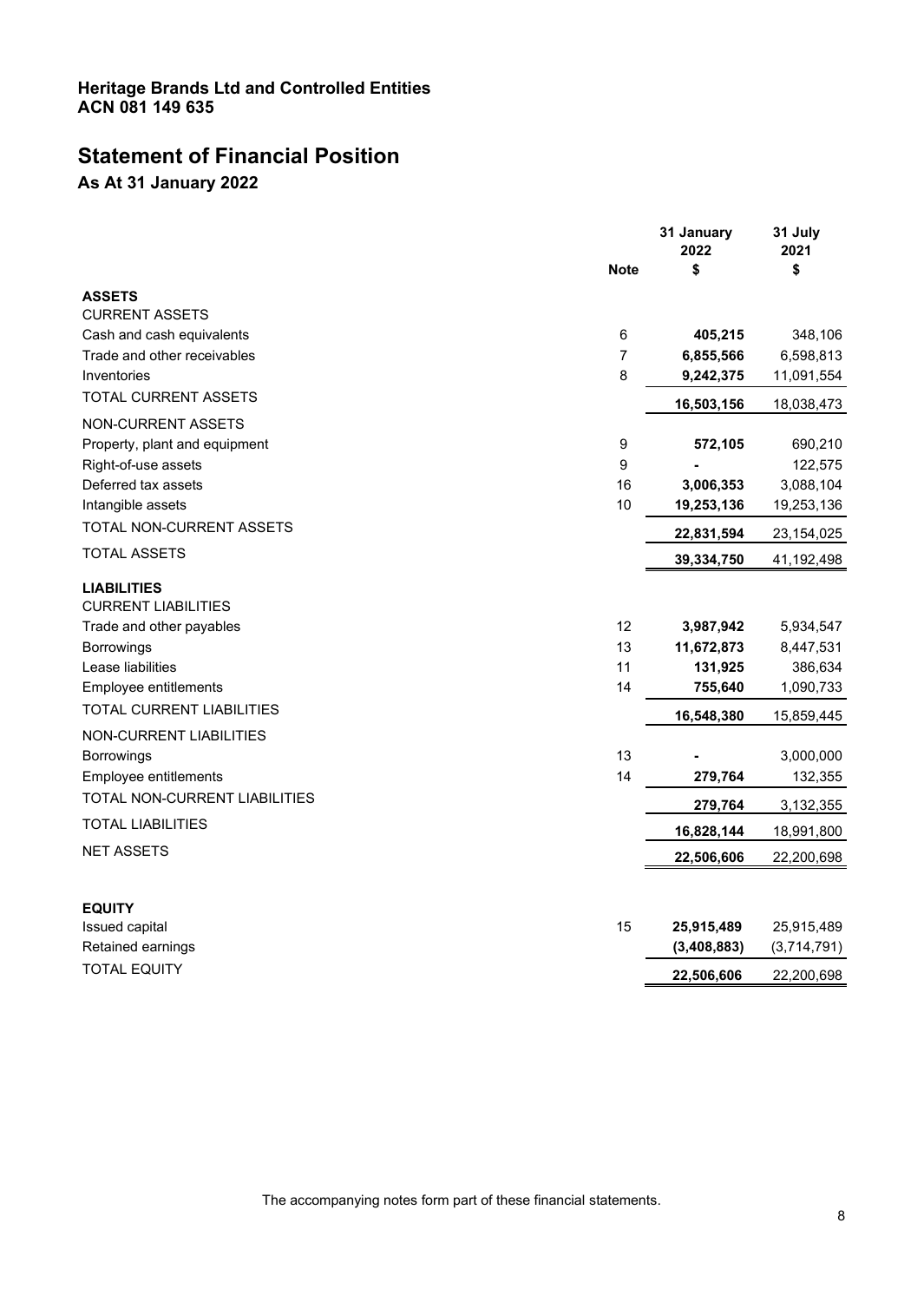# **Statement of Changes in Equity**

# **For the Half-Year Ended 31 January 2022**

| <b>Issued</b><br>Capital<br>5 | <b>Retained</b><br><b>Earnings</b><br>\$ | <b>Total</b><br>\$ |
|-------------------------------|------------------------------------------|--------------------|
| 25,915,489                    | (3,714,791)                              | 22,200,698         |
|                               | 305,908                                  | 305,908            |
|                               |                                          |                    |
| 25,915,489                    | (3,408,883)                              | 22,506,606         |
|                               |                                          |                    |
| <b>Issued</b><br>Capital<br>S | <b>Retained</b><br><b>Earnings</b><br>S  | Total<br>\$        |
| 25,915,489                    | (3,821,114)                              | 22,094,375         |
|                               | 757,582                                  | 757,582            |
|                               |                                          |                    |
|                               |                                          |                    |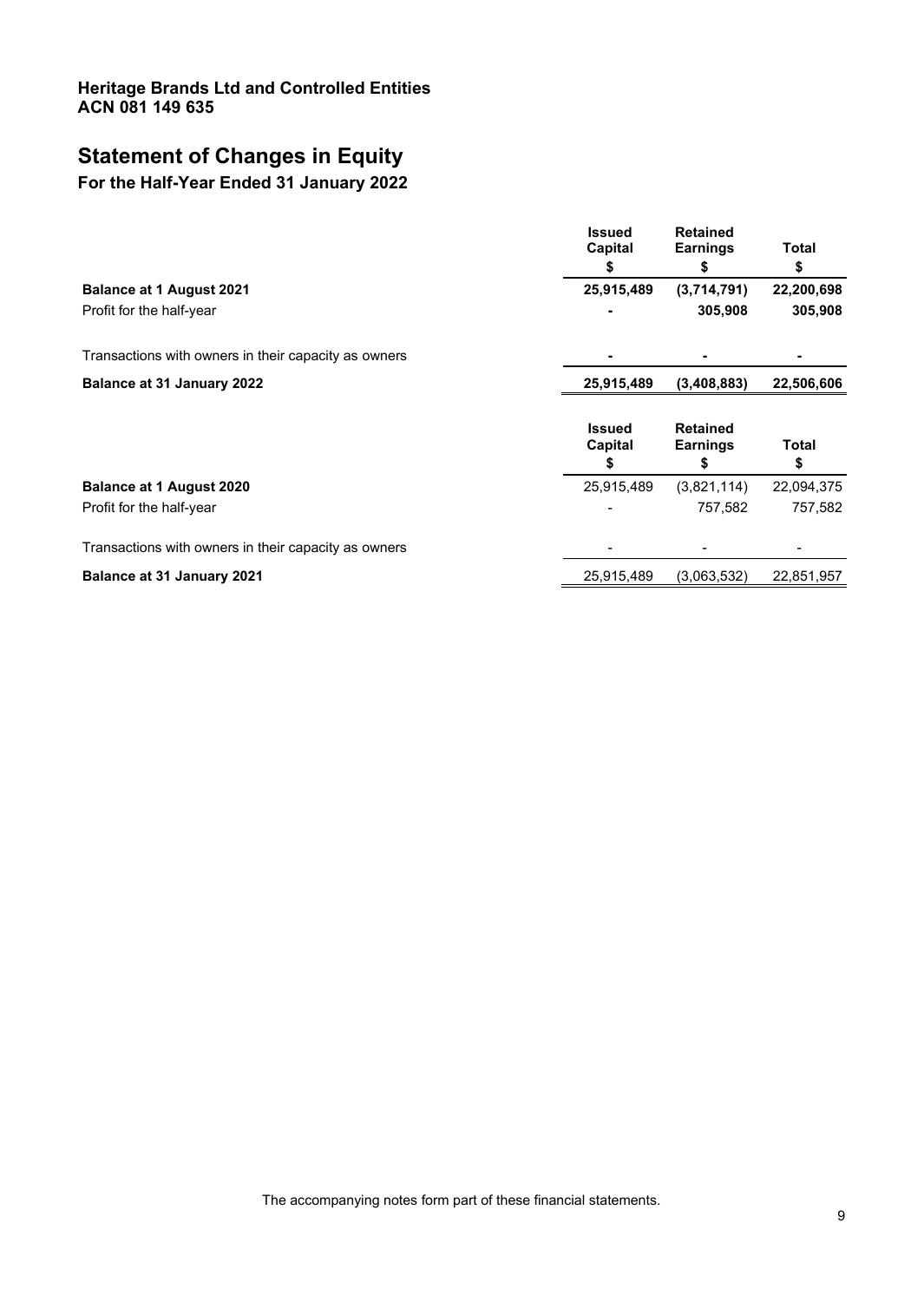# **Statement of Cash Flows**

# **For the Half-Year Ended 31 January 2022**

|                                                           | <b>Note</b> | 31 January<br>2022<br>\$ | 31 January<br>2021<br>\$ |
|-----------------------------------------------------------|-------------|--------------------------|--------------------------|
|                                                           |             |                          |                          |
| <b>CASH FLOWS FROM OPERATING ACTIVITIES:</b>              |             |                          |                          |
| Receipts from customers                                   |             | 22,684,013               | 25,650,376               |
| Payments to suppliers and employees                       |             | (22, 232, 494)           | (23, 423, 008)           |
| Interest received                                         |             | 4,318                    | 194                      |
| Finance costs                                             |             | (378, 248)               | (393, 426)               |
| Net cash provided by operating activities                 |             | 77,589                   | 1,834,136                |
|                                                           |             |                          |                          |
| <b>CASH FLOWS FROM INVESTING ACTIVITIES:</b>              |             |                          |                          |
| Purchase/Sale of plant and equipment                      |             | (61, 113)                | (259, 170)               |
| Return of Heritage-Luma investment                        |             | 70,000                   | 70,000                   |
| Net cash provided by/(used in) investing activities       |             | 8,887                    | (189,170)                |
| <b>CASH FLOWS FROM FINANCING ACTIVITIES:</b>              |             |                          |                          |
| Proceeds from (repayment of) borrowings                   |             | 225,342                  | (1, 267, 603)            |
| Repayment of lease liabilities                            |             | (254, 709)               | (191, 596)               |
| Net cash used in financing activities                     |             | (29, 367)                | (1,459,199)              |
|                                                           |             |                          |                          |
| Net increase/(decrease) in cash and cash equivalents held |             | 57,109                   | 185,767                  |
| Cash and cash equivalents at beginning of year            |             | 348,106                  | 715,141                  |
| Cash and cash equivalents at end of the half-year         | 6           | 405,215                  | 900,908                  |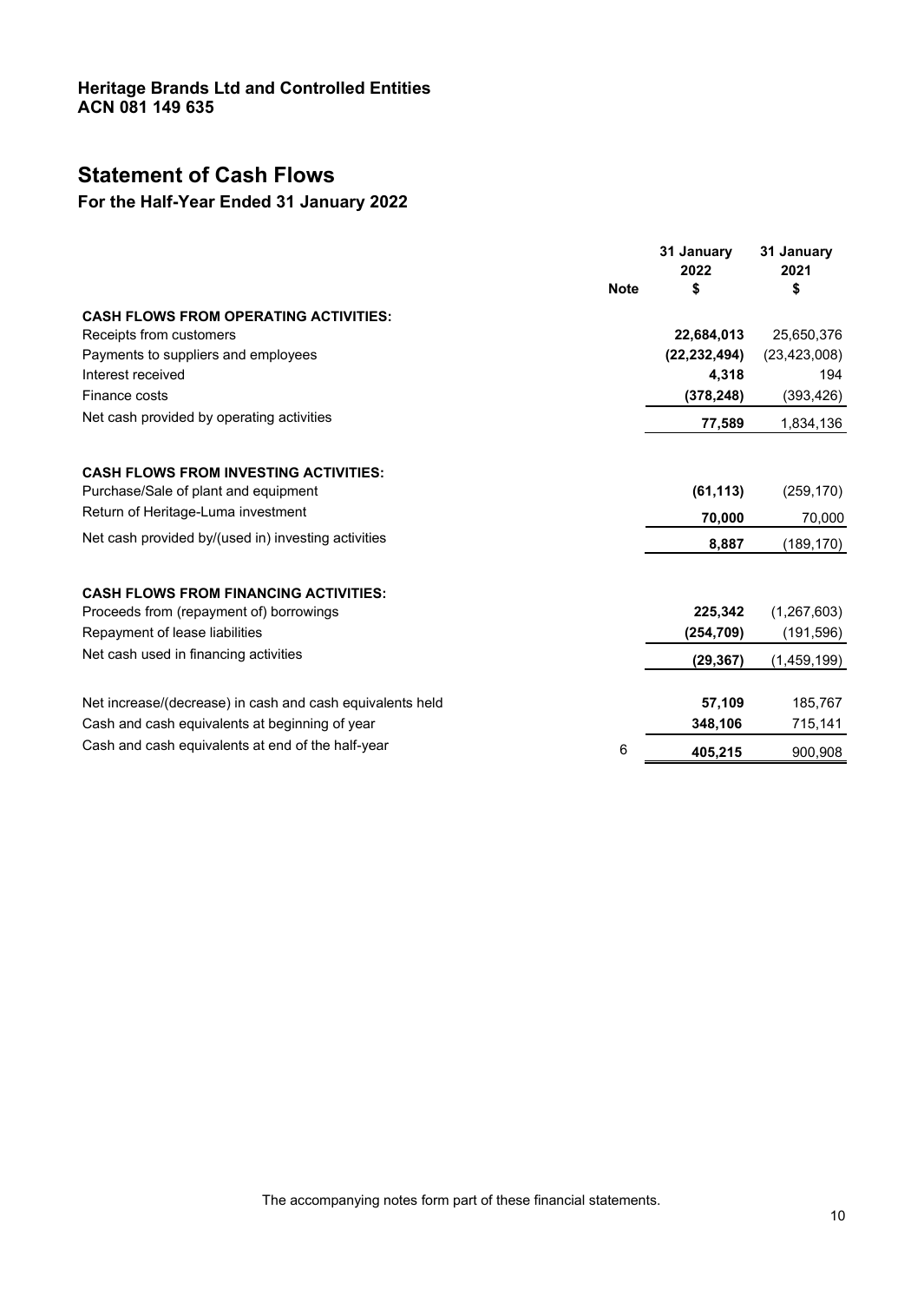# **Notes to the Financial Statements**

### **For the Half-Year Ended 31 January 2022**

The financial report covers Heritage Brands Ltd and its controlled entities ('the Group'). Heritage Brands Ltd is a for-profit Company limited by shares, incorporated and domiciled in Australia.

Each of the entities within the Group prepare their financial statements based on the currency of the primary economic environment in which the entity operates (functional currency). The consolidated financial statements are presented in Australian dollars which is the parent entity's functional and presentation currency.

The financial report was authorised for issue by the Directors on [insert date].

Comparatives are consistent with prior years, unless otherwise stated.

#### **1 Basis of Preparation**

This condensed consolidated interim financial report for the reporting half-year ended 31 January 2022 has been prepared in accordance with the requirements of the *Corporations Act 2001* and Australian Accounting Standard AASB 134: *Interim Financial Reporting*.

The interim financial report is intended to provide users with an update on the latest annual financial statements of the Group. As such it does not contain information that represents relatively insignificant changes occurring during the half-year within the Group. This condensed consolidated financial report does not include all the notes normally included in an annual financial report. It is therefore recommended that this financial report be read in conjunction with the annual financial statements of the Group for the year ended 31 July 2021, together with any public announcements made during the half-year.

#### *New or amended Australian Accounting Standards and Interpretations adopted*

The Group has adopted all the new and amended Australian Accounting Standards and Interpretations issued by the Australian Accounting Standards Board ('AASB') that are mandatory for the current reporting period. Any new or amended Australian Accounting Standards and Interpretations that are not yet mandatory have not been early adopted.

The same accounting policies and methods of computation have been followed in this interim financial report as were applied in the most recent annual financial statements.

#### **Going concern basis of accounting**

The directors have prepared the half-year financial report on a going concern basis of accounting having regard to the following:

- The banking facilities are expected to continue with letters of offer received subsequent to the half-year end;
- Shareholders are expected to continue to support the business and not call the shareholder loan; and
- The Group has traded profitably despite extended lockdowns during the half-year and the Group has forecasted to continue to trade profitably subsequent to the half-year end.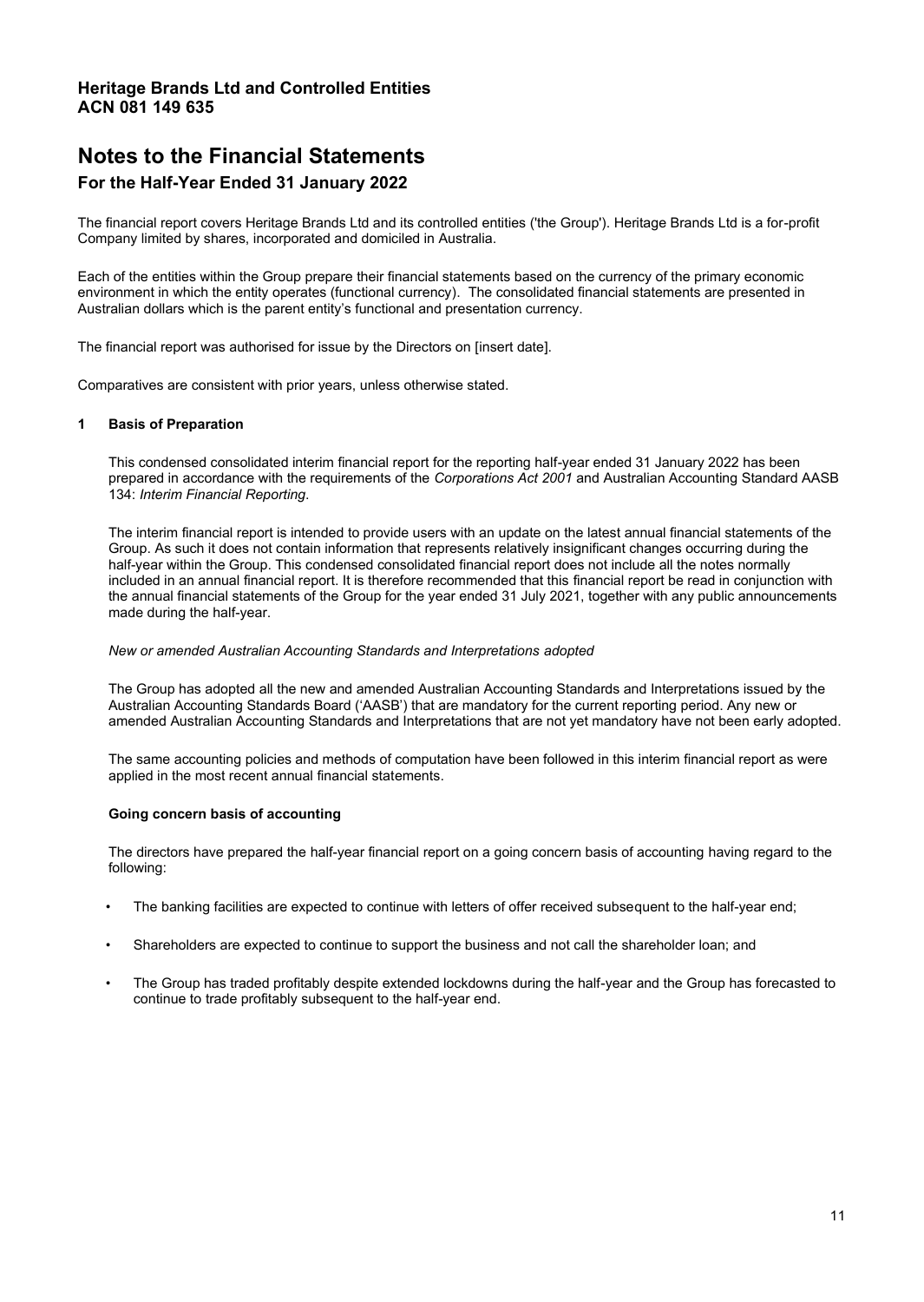# **Notes to the Financial Statements**

# **For the Half-Year Ended 31 January 2022**

### **2 Revenue and Other Income**

|                             |                                      | 31 January<br>2022<br>\$ | 31 January<br>2021<br>\$ |
|-----------------------------|--------------------------------------|--------------------------|--------------------------|
| <b>Sales Revenue</b>        |                                      |                          |                          |
| - Gross Sales               |                                      | 30,627,011               | 33,970,128               |
| - Trading Terms             |                                      | (6,982,226)              | (7,692,698)              |
| <b>Net Sales</b>            |                                      | 23,644,785               | 26,277,430               |
| <b>Other Revenue</b>        |                                      |                          |                          |
| - Bank Deposit Interest     |                                      | 4,318                    | 194                      |
| - Other revenue             |                                      | 12,234                   | 10,631                   |
| - Foreign Exchange Gains    |                                      | 54,811                   | 13,011                   |
|                             |                                      | 23,716,148               | 26,301,266               |
| <b>Other Income</b>         |                                      |                          |                          |
| - Sundry Income             |                                      |                          | 50,001                   |
|                             |                                      |                          | 50,001                   |
| 3                           | <b>Finance Income and Expenses</b>   |                          |                          |
| <b>Finance expenses</b>     |                                      |                          |                          |
| Interest Expense - External |                                      | 196,768                  | 211,946                  |
|                             | Interest Expense - Shareholder Loans | 181,480                  | 181,480                  |
|                             |                                      | 378,248                  | 393,426                  |
| <b>Other expenses</b>       |                                      |                          |                          |
| <b>Sales Commissions</b>    |                                      | 1,115,583                | 1,186,171                |
|                             | IT Development and Marketing Costs   | 628,613                  | 557,072                  |
| <b>Restructuring Costs</b>  |                                      | 113,575                  | 82,260                   |
| <b>Other Expenses</b>       |                                      | 1,002,899                | 895,789                  |
|                             |                                      | 2,860,670                | 2,721,292                |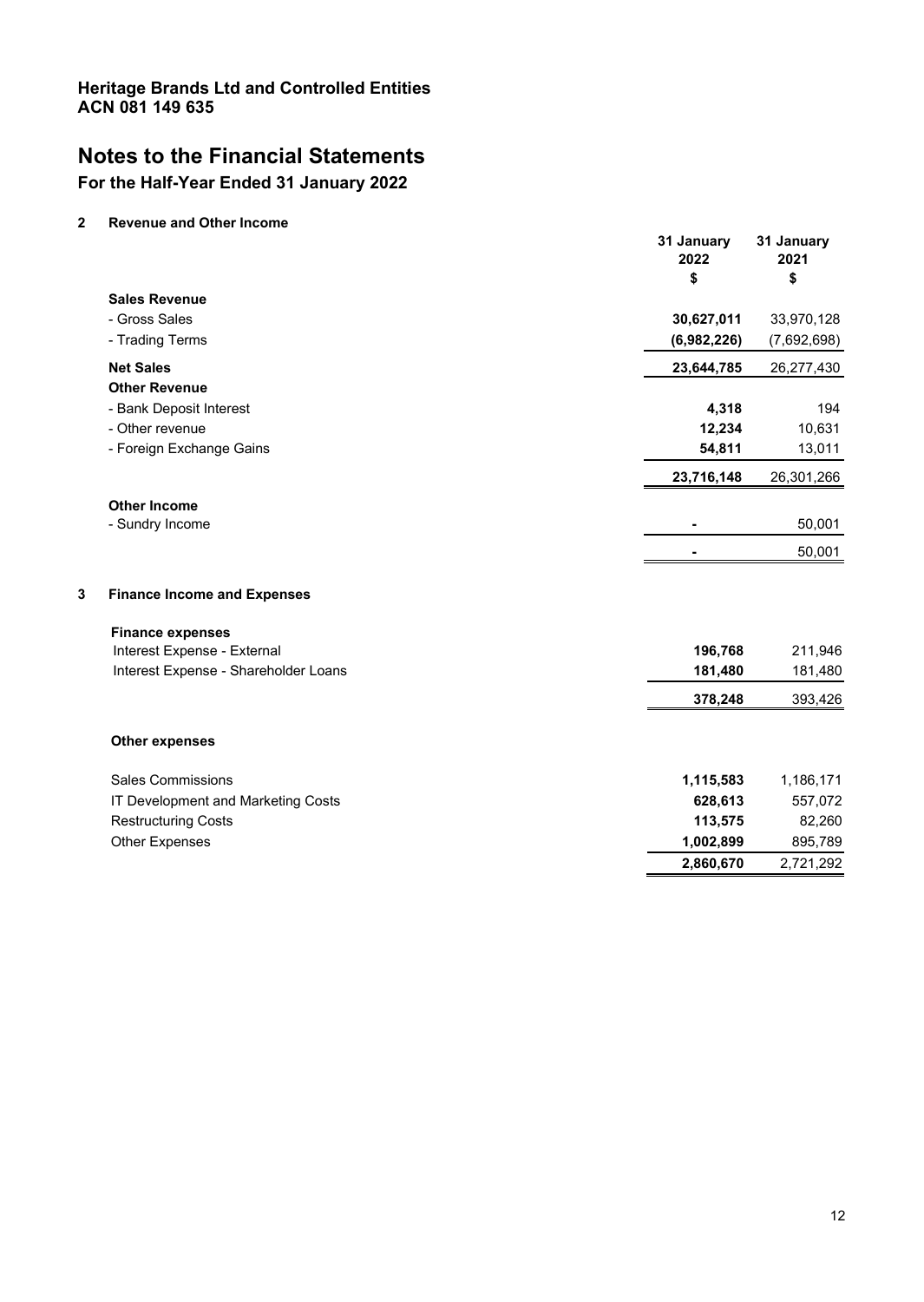# **Notes to the Financial Statements**

# **For the Half-Year Ended 31 January 2022**

### **4 Income Tax Expense**

(a) The major components of tax expense (income) comprise:

| $\sim$                     |  |  | 31 January<br>2022<br>\$ | 31 January<br>2021<br>\$ |
|----------------------------|--|--|--------------------------|--------------------------|
| <b>Current Tax Expense</b> |  |  | 81,751                   | 323,024                  |
| Deferred Tax Expenses      |  |  | $\blacksquare$           | $\overline{\phantom{a}}$ |
| Income tax expense         |  |  | 81,751                   | 323,024                  |
|                            |  |  |                          |                          |

(b) Reconciliation of income tax to accounting profit:

| Profit                  | 387,659   | 1,080,606 |
|-------------------------|-----------|-----------|
| Tax rate                | 30.00%    | 30.00%    |
|                         | 116,297   | 324,182   |
| Add:                    |           |           |
| Tax effect of:          |           |           |
| - other allowable items | (34, 546) | (1, 158)  |
|                         | 81,751    | 323,024   |

### **5 Operating Segments**

### **Identification of reportable segments**

The Group operates in Australia in only one operational segment; therefore, for the half-year ended 31 January 2022, there has been no change from prior periods in the measurement methods used to determine operating segments and reported segment profit or loss.

### **6 Cash and Cash Equivalents**

|   |                                                      | 31 January<br>2022<br>\$ | 31 July<br>2021<br>\$            |
|---|------------------------------------------------------|--------------------------|----------------------------------|
|   | Cash at bank and in hand                             | 405,215                  | 348,106                          |
|   |                                                      | 405,215                  | 348,106                          |
| 7 | <b>Trade and Other Receivables</b><br><b>CURRENT</b> |                          |                                  |
|   | Trade receivables                                    | 7,033,801                | 6,005,983                        |
|   | Allowance for impairment                             | (12,000)                 | (2,772)                          |
|   | Allowance for rebates, incentives and discounts      | (1, 353, 382)            | (1,024,446)                      |
|   | Prepayments<br>Loan to Heritage Luma Pty Limited     | 5,668,419<br>1,187,147   | 4,978,765<br>1,550,048<br>70,000 |
|   |                                                      | 6,855,566                | 6,598,813                        |
|   |                                                      |                          |                                  |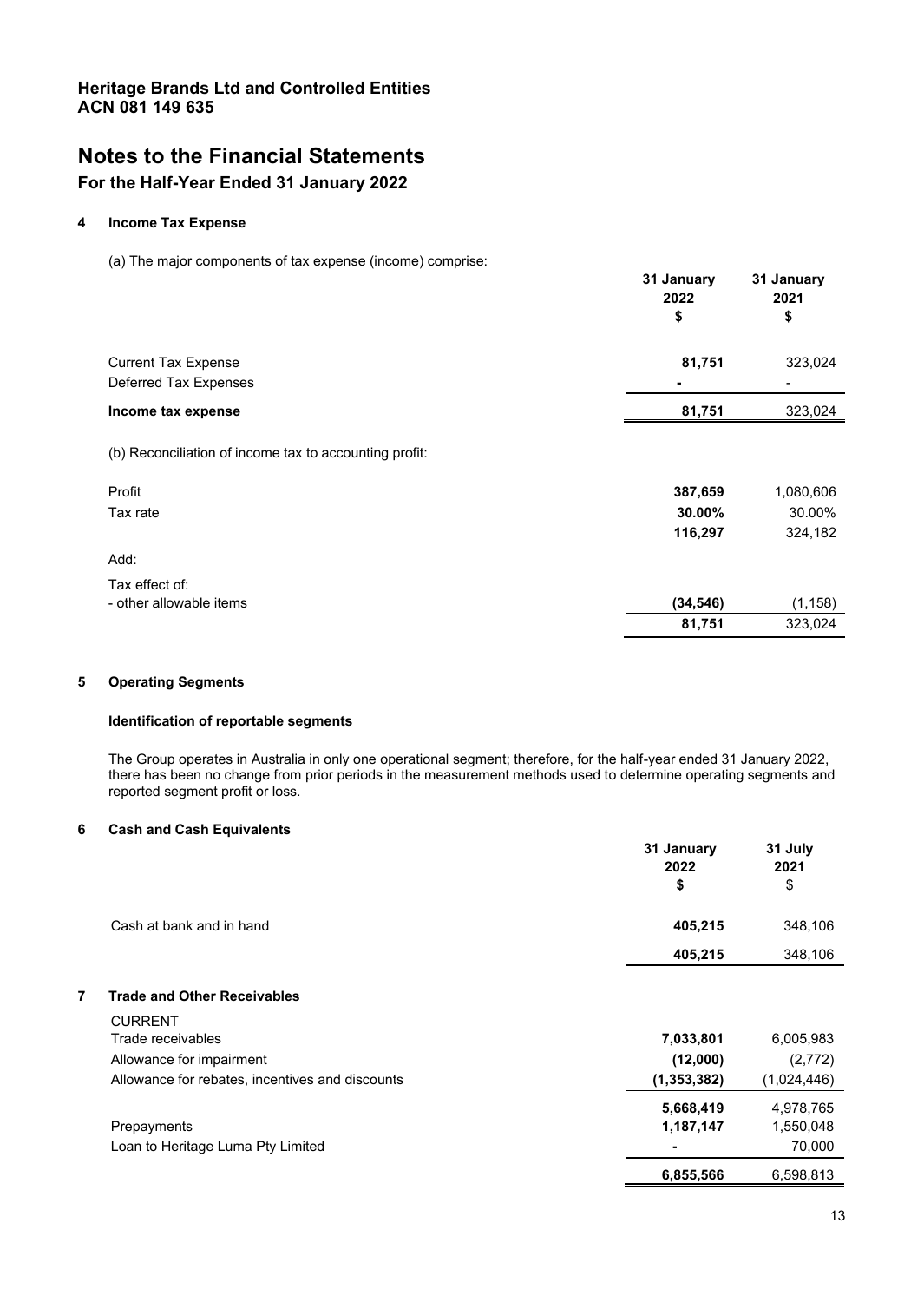# **Notes to the Financial Statements**

# **For the Half-Year Ended 31 January 2022**

### **8 Inventories**

|    |                                              | 31 January<br>2022<br>\$ | 31 July<br>2021<br>\$ |
|----|----------------------------------------------|--------------------------|-----------------------|
|    | <b>CURRENT</b>                               |                          |                       |
|    | At net realisable value:                     |                          |                       |
|    | Finished goods                               | 10,981,126               | 12,635,808            |
|    | Provision for slow moving and obsolete stock | (1,908,121)              | (1,967,304)           |
|    | Inventory in transit                         | 169,370                  | 423,050               |
|    |                                              | 9,242,375                | 11,091,554            |
| 9  | <b>Plant and Equipment</b>                   |                          |                       |
|    | Plant and equipment                          |                          |                       |
|    | At cost                                      | 4,955,500                | 4,894,386             |
|    | Accumulated depreciation                     | (4, 383, 395)            | (4, 204, 176)         |
|    |                                              | 572,105                  | 690,210               |
|    | Leasehold Improvements                       |                          |                       |
|    | At cost                                      | 78,282                   | 78,282                |
|    | Accumulated amortisation                     | (78, 282)                | (78, 282)             |
|    |                                              |                          |                       |
|    |                                              | 572,105                  | 690,210               |
|    | Right-of-Use Assets - Point of sale assets   |                          |                       |
|    | At cost                                      | 1,967,078                | 1,967,078             |
|    | Accumulated depreciation                     | (1,967,078)              | (1,844,503)           |
|    |                                              |                          | 122,575               |
| 10 | <b>Intangible Assets</b>                     |                          |                       |
|    | Intangible assets                            |                          |                       |
|    | Goodwill at Cost                             | 12.596.828               | 12.596.828            |

| πιται ιγινισ αρρστο<br>Goodwill at Cost | 12.596.828 | 12.596.828 |
|-----------------------------------------|------------|------------|
| Trademarks at Cost                      | 6.656.308  | 6.656.308  |
|                                         | 19,253,136 | 19,253,136 |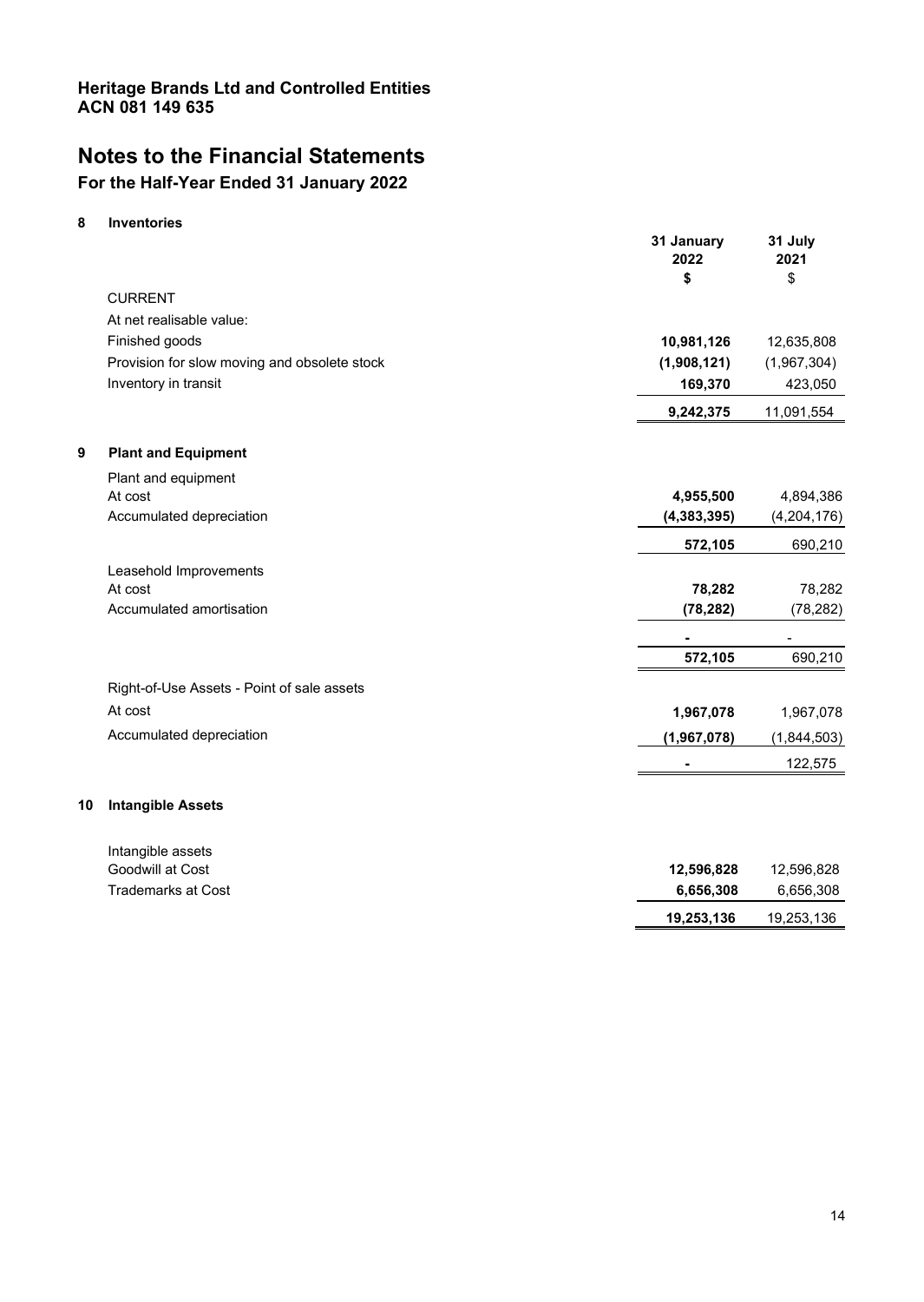# **Notes to the Financial Statements**

### **For the Half-Year Ended 31 January 2022**

#### **11 Leases**

#### **Statement of Financial Position**

Lease liabilities recognised in the statement of financial position are shown below:

|                 | 31 January 31 January |         |
|-----------------|-----------------------|---------|
|                 | 2022                  | 2021    |
|                 |                       |         |
| Lease liability | 131,925               | 386,634 |

### **Statement of Profit or Loss and Other Comprehensive Income**

The amounts recognised in the statement of profit or loss and other comprehensive income relating to leases where the Group is a lessee are shown below:

|    | Interest expense on lease liabilities | (16, 188)  | (24, 458)  |
|----|---------------------------------------|------------|------------|
|    | Depreciation of right-of-use assets   | (122, 575) | (361, 802) |
|    | Office rental                         | (205,000)  | (205,000)  |
|    |                                       | (343, 763) | (591,260)  |
|    | <b>Statement of Cash Flows</b>        |            |            |
|    | Total cash outflow for leases         | (270, 897) | (462, 531) |
| 12 | <b>Trade and Other Payables</b>       |            |            |
|    |                                       | 31 January | 31 July    |
|    |                                       | 2022       | 2021       |
|    |                                       | \$         | \$         |
|    | <b>CURRENT</b>                        |            |            |
|    | Trade payables                        | 2,841,718  | 4,716,820  |
|    | Employee benefits                     | 292,942    | 308,526    |
|    | Sundry payables and accrued expenses  | 853,282    | 909,201    |
|    |                                       | 3,987,942  | 5,934,547  |

Trade and other payables are unsecured, non-interest bearing and are normally settled within 30 days. The carrying value of trade and other payables is considered a reasonable approximation of fair value due to the short-term nature of the balances.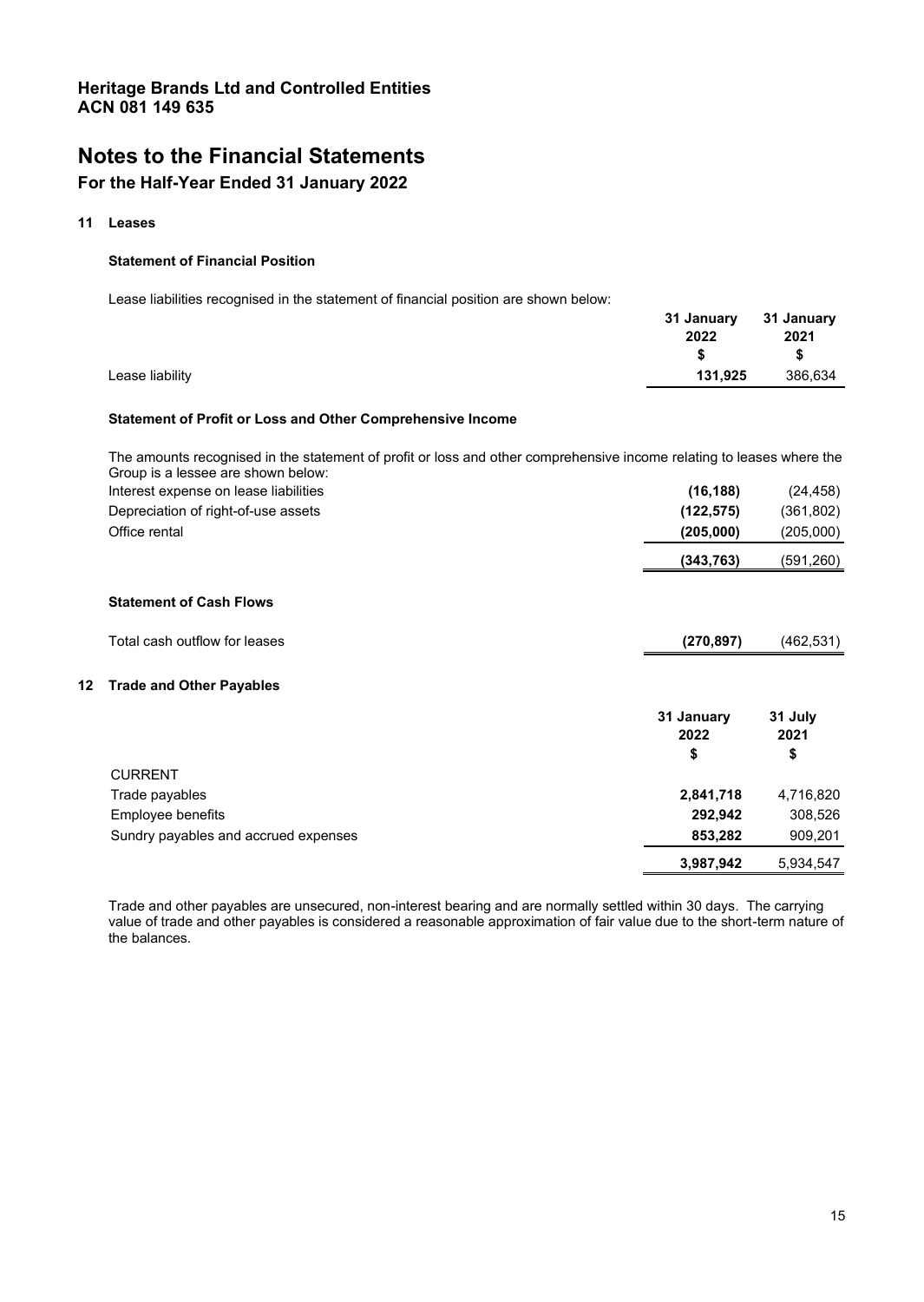# **Notes to the Financial Statements**

### **For the Half-Year Ended 31 January 2022**

#### **13 Borrowings**

|                                     | 31 January<br>2022<br>\$ | 31 July<br>2021<br>\$ |
|-------------------------------------|--------------------------|-----------------------|
| <b>CURRENT</b>                      |                          |                       |
| Unsecured liabilities:              |                          |                       |
| Insurance premium finance           | 42,141                   | 294,995               |
| Secured liabilities:                |                          |                       |
| Bank loans                          | 8,630,732                | 8,152,536             |
| Shareholder loans                   | 3,000,000                |                       |
|                                     | 11,672,873               | 8,447,531             |
|                                     |                          |                       |
| NON-CURRENT<br>Secured liabilities: |                          |                       |
| Shareholder loans                   |                          | 3,000,000             |
|                                     |                          | 3,000,000             |

### **(a) Bank Loan Facility**

As at 31 January 2022, the Consolidated Group had a credit facility of \$15,000,000 (31 July 2021: \$15,000,000) of which \$6,369,268 (31 July 2021: \$6,862,618) is unused. The credit facility has been renegotiated with a reduced facility of \$13,000,000 and the following proposed terms:

The Bank Facility has been secured over:

- first registered general security agreement over the assets and undertakings of each company in the Group;
- unlimited guarantee and indemnity given by each of each company in the Group;
- x Right of entry deed with respect to property at 30 Bando Road, Springvale, Victoria; and
- Flawed asset arrangement over any cash deposits held with the Bank of Melbourne.

During the half year ended 31 January 2022 there was no covenant testing in place.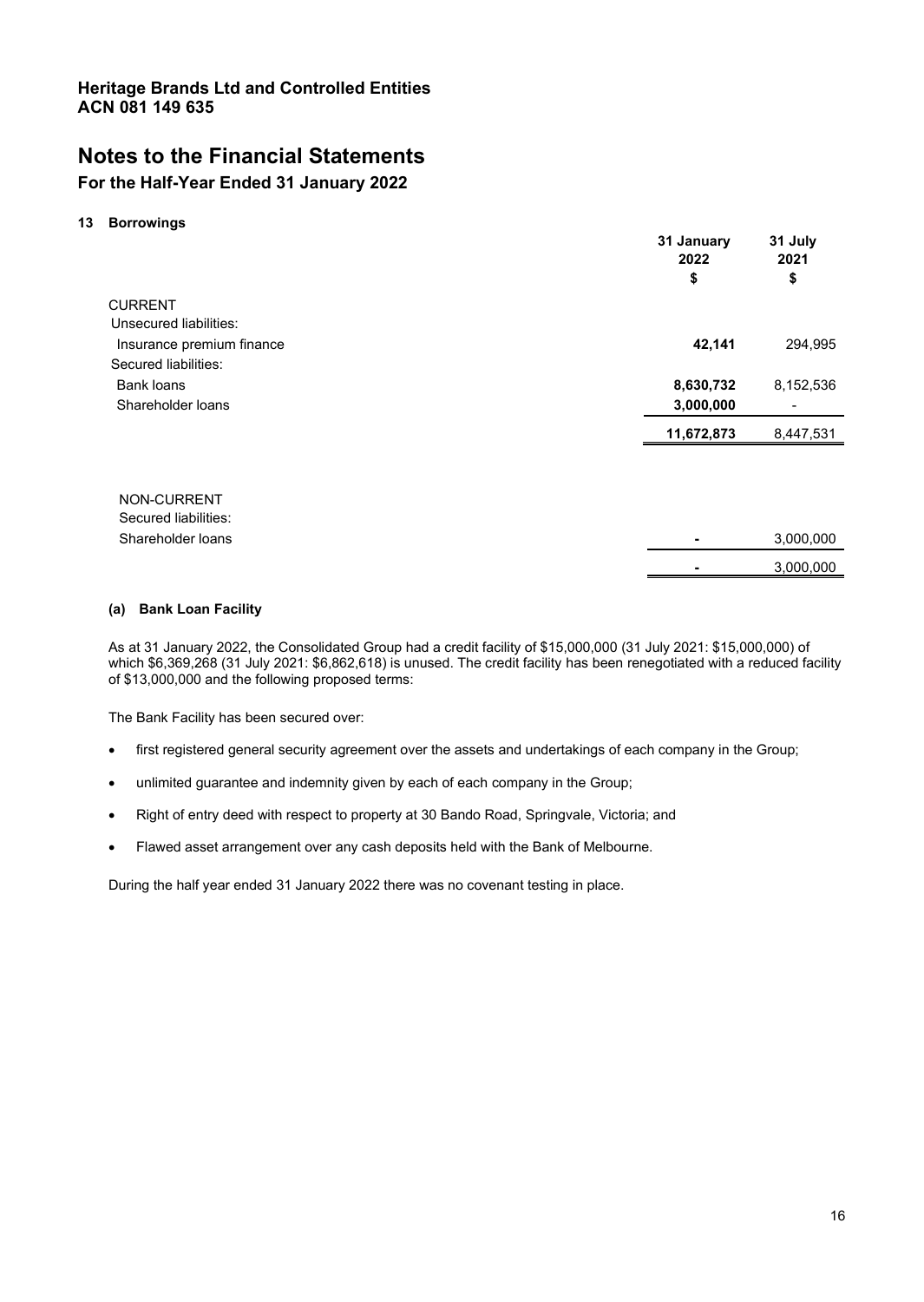# **Notes to the Financial Statements**

### **For the Half-Year Ended 31 January 2022**

### **13 Borrowings (continued)**

### **(b) Shareholder Loan Facility**

A short term secured loan facility for a maximum amount of up to \$4,000,000 has been made available to the Group from three of its substantial shareholders. The transaction was finalised in June 2019. The initial drawdown was for \$3,000,000. No further amounts have been drawn down up to the end of the financial year.

The shareholder loans are due for repayment on 1 August 2022. The loan is secured by a second registered general security agreement over the assets and undertakings of each company in the Group consented to by the Bank of Melbourne.

**The carrying amounts of assets pledged as collateral for borrowings are:** 

|                                                                                                                                 | 31 January<br>2022<br>\$ | 31 July<br>2021<br>\$ |
|---------------------------------------------------------------------------------------------------------------------------------|--------------------------|-----------------------|
| Financial assets that have been pledged as part of the total collateral for<br>the benefit of Bank of Melbourne are as follows: |                          |                       |
| Cash and cash equivalents                                                                                                       | 405.215                  | 348.106               |
| Trade and other receivables                                                                                                     | 6,855,566                | 6.598.813             |
| Inventories                                                                                                                     | 9,242,375                | 11,091,554            |
|                                                                                                                                 | 16,503,156               | 18,038,473            |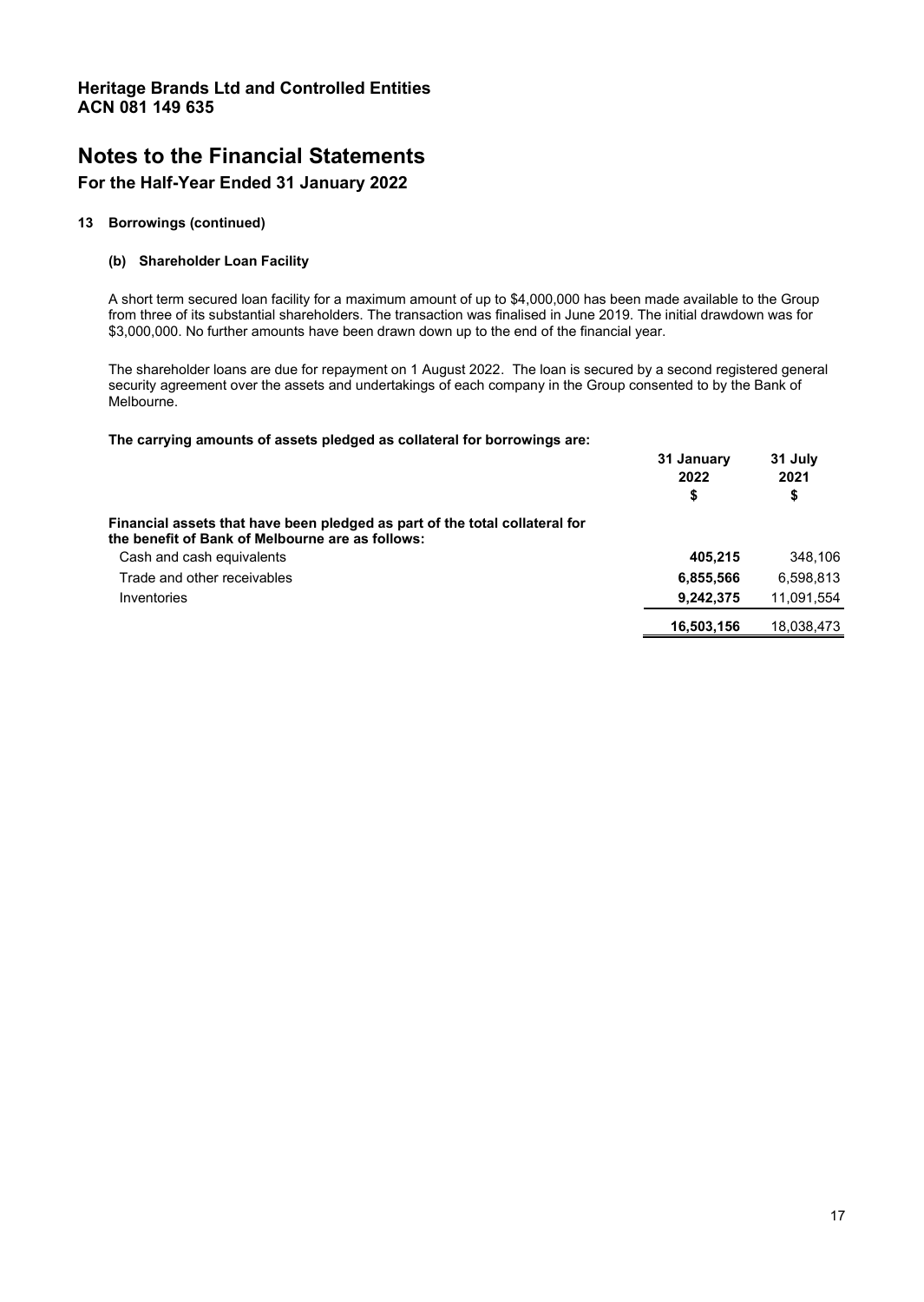# **Notes to the Financial Statements**

# **For the Half-Year Ended 31 January 2022**

### **14 Employee Benefits**

|    |                                                     | 31 January<br>2022<br>\$ | 31 July<br>2021<br>\$ |
|----|-----------------------------------------------------|--------------------------|-----------------------|
|    | <b>Current liabilities</b>                          |                          |                       |
|    | Annual leave                                        | 461,089                  | 601,452               |
|    | Long service leave                                  | 294,551                  | 489,281               |
|    |                                                     | 755,640                  | 1,090,733             |
|    |                                                     |                          |                       |
|    | Non-current liabilities                             |                          |                       |
|    | Long service leave                                  | 279,764                  | 132,355               |
|    |                                                     | 279,764                  | 132,355               |
| 15 | <b>Issued Capital</b>                               |                          |                       |
|    | 1,801,111,087 Ordinary Shares (2021: 1,801,111,087) | 25,915,489               | 25,915,489            |
|    |                                                     | 25,915,489               | 25,915,489            |
| 16 | <b>Tax assets and liabilities</b>                   |                          |                       |
|    | <b>Deferred tax asset</b>                           |                          |                       |
|    | Deferred tax asset                                  | 3,006,353                | 3,088,104             |
|    |                                                     | 3,006,353                | 3,088,104             |
|    |                                                     |                          |                       |

### **17 Dividends**

No dividends were declared or paid during the half-half-year (2021: \$0).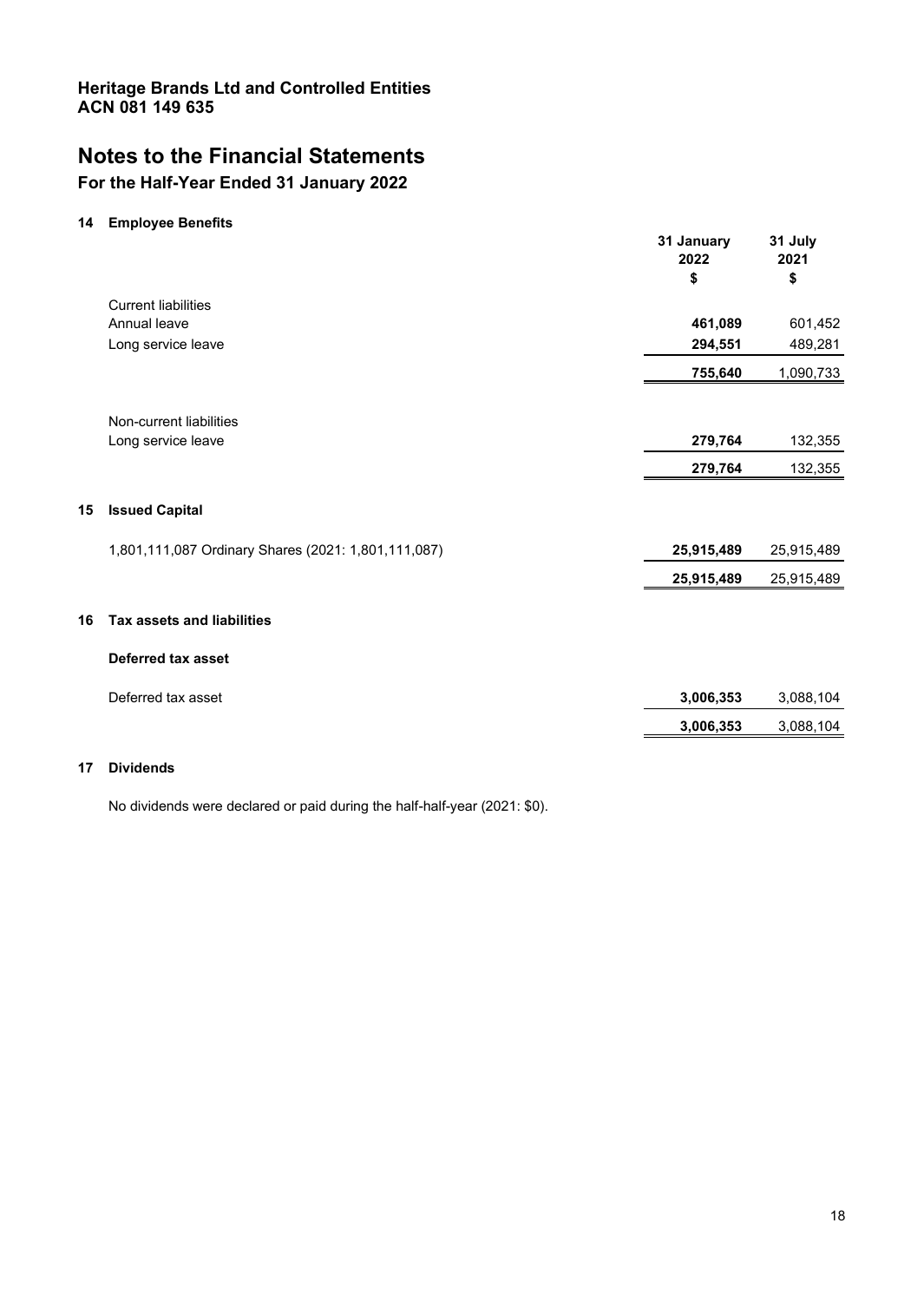# **Notes to the Financial Statements**

### **For the Half-Year Ended 31 January 2022**

### **18 Interests in Subsidiaries**

**Composition of the Group** 

|                                     | Principal place of<br>business / Country of<br>Incorporation | Percentage<br>Owned $(\%)^*$<br>2022 | Percentage<br>Owned $(\%)^*$<br>2021 |
|-------------------------------------|--------------------------------------------------------------|--------------------------------------|--------------------------------------|
| Subsidiaries:                       |                                                              |                                      |                                      |
| Heritage Brands (Australia) Pty Ltd | Australia                                                    | 100                                  | 100                                  |
| Innoxa Group Pty Ltd                | Australia                                                    | 100                                  | 100                                  |
| Innoxa Holdings Pty Ltd             | Australia                                                    | 100                                  | 100                                  |
| Innoxa Marks Pty Ltd                | Australia                                                    | 100                                  | 100                                  |
| Incolabs Pty Ltd                    | Australia                                                    | 100                                  | 100                                  |
| Heritage Le Tan Pty Ltd             | Australia                                                    | 100                                  | 100                                  |

\*The percentage of ownership interest held is equivalent to the percentage voting rights for all subsidiaries.

### **19 Contingencies**

In the opinion of the Directors, the Company did not have any contingencies at 31 January 2022 (31 July 2021:None).

### **20 Related Parties**

#### **Transactions with related parties**

Director fees of \$104,838 (2021: \$104,838) were paid or payable to the directors during the half-year.

#### **21 Events Occurring After the Reporting Date**

The financial report was authorised for issue on  $29<sup>th</sup>$  March 2022 by the board of directors.

No matters or circumstances have arisen since the end of the financial half-year which significantly affected or could significantly affect the operations of the Group, the results of those operations, or the state of affairs of the Group in future financial years.

#### **22 Statutory Information**

The registered office and principal place of business of the company is: Heritage Brands Ltd 30 Bando Road Springvale VIC 3171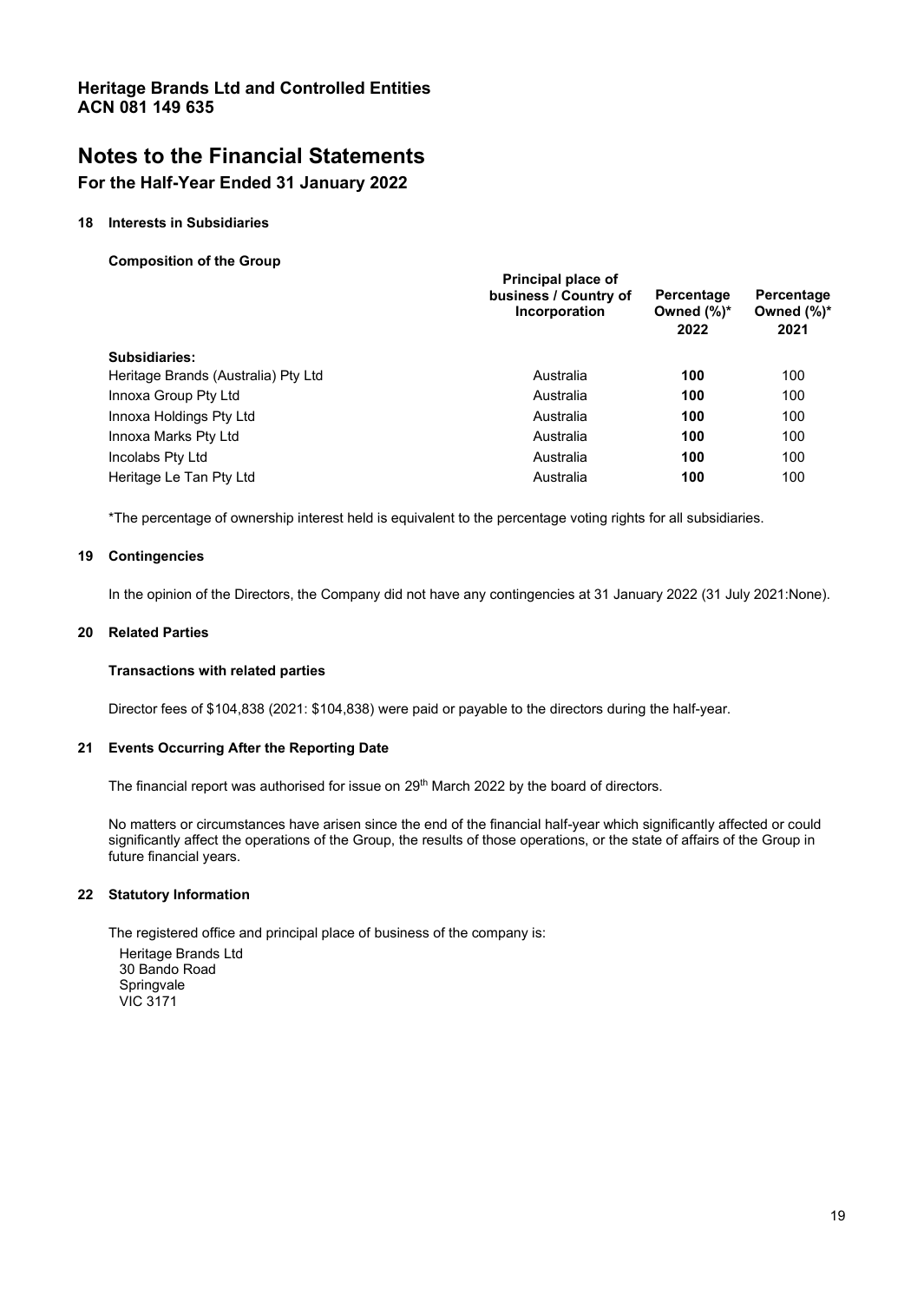# **Directors' Declaration**

The directors of the Company declare that:

- 1. The financial statements and notes, as set out on pages 7 to 19 are in accordance with the *Corporations Act 2001*, including:
	- (a) complying with Accounting Standard AASB 134: *Interim Financial Reporting*; and
	- (b) give a true and fair view of the consolidated group's financial position as at 31 January 2022 and of its performance for the half-year ended on that date.
- 2. In the directors' opinion, there are reasonable grounds to believe that the Company will be able to pay its debts as and when they become due and payable.

This declaration is made in accordance with a resolution of the Board of Directors.

ے کے **Director** ..........................

Dated 29th March 2022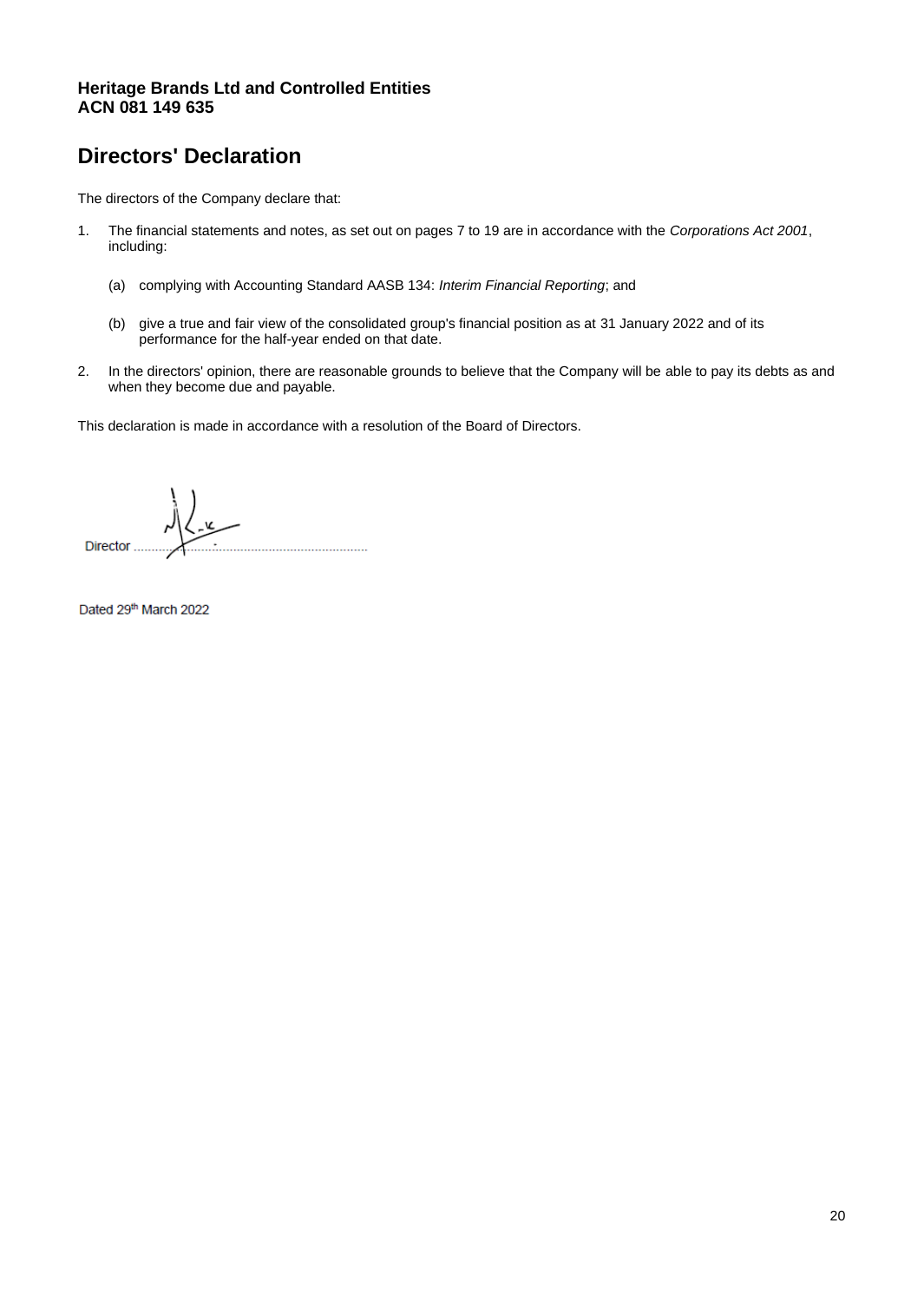

ROTHSAY HARTERED ACCOUNTANT

### **INDEPENDENT REVIEWER'S REPORT**

To the members of Heritage Brands Ltd

### **Report on the Half-Year Financial Report**

We have reviewed the accompanying half-year consolidated financial report of Heritage Brands Ltd, which comprises the consolidated statement of financial position as at 31 January 2022, and the consolidated statement of profit or loss and other comprehensive income, consolidated statement of changes in equity and consolidated statement of cash flows for the half-year ended on that date, notes comprising summary of significant accounting policies and other explanatory information, and the directors' declaration of the consolidated entity (or "Group") comprising Heritage Brands Ltd and the entities it controlled at the half-year's end or from time to time during the half-year.

### **Directors' Responsibility for the Half-Year Financial Report**

The directors of the disclosing entity are responsible for the preparation of the consolidated halfyear financial report that gives a true and fair view in accordance with Australian Accounting Standards and the *Corporations Act 2001* and for such internal control as the directors determine is necessary to enable the preparation of the half-year financial report that is free from material misstatement, whether due to fraud or error.

### **Auditor's Responsibility**

Our responsibility is to express a conclusion on the consolidated half-year financial report based on our review. We conducted our review in accordance with Auditing Standard on Review Engagements ASRE 2410 Review of a Financial Report Performed by the Independent Auditor of the Entity, in order to state whether, on the basis of the procedures described, we have become aware of any matter that makes us believe that the half-year financial report is not in accordance with the *Corporations Act 2001* including: giving a true and fair view of the Group's financial position as at 31 January 2022 and its performance for the half-year ended on that date; and complying with Accounting Standard AASB 134 Interim Financial Reporting and the *Corporations Regulations 2001*. As the auditor of Heritage Brands Ltd, ASRE 2410 requires that we comply with the ethical requirements relevant to the audit of the annual financial report.

A review of a half-year financial report consists of making enquiries, primarily of persons responsible for financial and accounting matters, and applying analytical and other review procedures. A review is substantially less in scope than an audit conducted in accordance with Australian Auditing Standards and consequently does not enable us to obtain assurance that we would become aware of all significant matters that might be identified in an audit. Accordingly, we do not express an audit opinion

A Level 1, 6-10 O'Connell Street Sydney, NSW 2000 GPO Box 542, Sydney NSW 2001

ABN 59 087 479 410



E info@rothsay.com.au

W www.rothsay.com.au